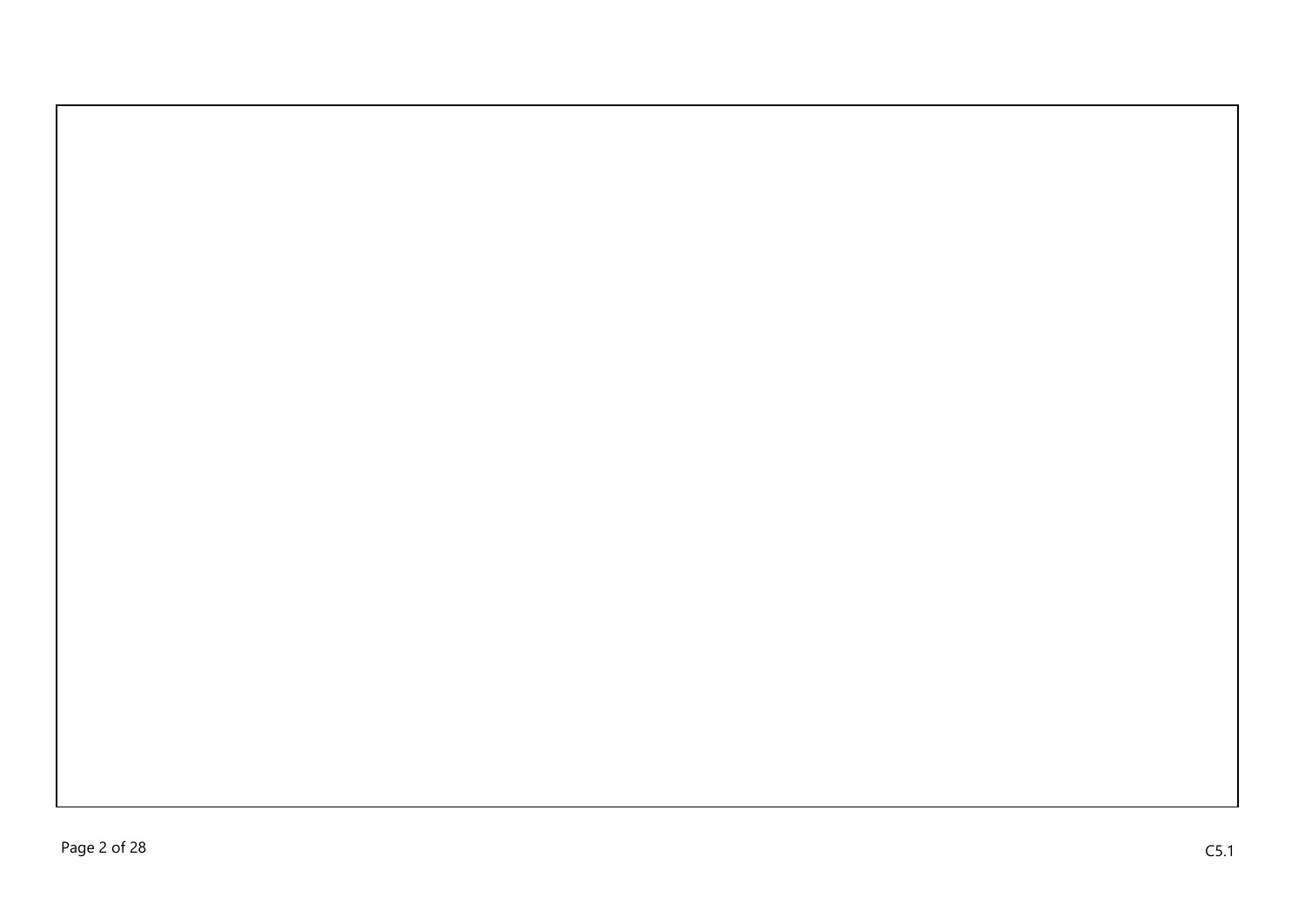| #           | Island                       | House Name                 | Name                 | Sex         | National ID | ، ه ، ره<br>مربح نیر شه              | ىئرىتر                                     |
|-------------|------------------------------|----------------------------|----------------------|-------------|-------------|--------------------------------------|--------------------------------------------|
|             | F. Dharanboodhoo             |                            |                      |             |             |                                      |                                            |
|             | F. Dharanboodhoo             | Banafusaage                | Samiya Haroon        | F           | A129948     | ە ئىروپىيى                           | شوېر ژبرېر                                 |
|             | GA. Kanduhulhudhoo           |                            |                      |             |             |                                      |                                            |
|             | GA. Kanduhulhudhoo Sun Light |                            | Muaviyath Waseem     | M           | A309549     | سە ئىر ئۆرگ                          | ووکورکو کوسوژ                              |
|             | GDh. Thinadhoo               |                            |                      |             |             |                                      |                                            |
| 3           | GDh. Thinadhoo               | Udhabaani                  | Asim Adam            | ${\sf M}$   | A317625     | د دره سر<br>م <i>ر</i> تون سر        | ړ سره د ترور                               |
|             | Gn. Fuvahmulah               |                            |                      |             |             |                                      |                                            |
|             | Gn. Fuvahmulah               | Hoadhadu. Huvadhumaafeeshi | Ibrahim Nashid       | M           | A004374     | ج بر و در وي د بر<br>(رس - روبروي بر | رە ئۇرۇ سەمىر                              |
|             | HA. Ihavandhoo               |                            |                      |             |             |                                      |                                            |
| 5           | HA. Ihavandhoo               | Fathangumaage              | Aishath Adam         | F           | A266303     | ر ر<br>تو <i>ه سر د</i> د د          | ه د شکوه او دره<br><i>م</i> گر شکوه ار فرو |
|             | HA. Utheemu                  |                            |                      |             |             |                                      |                                            |
| 6           | HA. Utheemu                  | Huvandhumaage              | Fathuhiyya Abdulla   | $\mathsf F$ | A093644     | و ر په و ده و<br>ر ه سربر و د        | تر و و شهره محدد الله                      |
| 7           | HA. Utheemu                  | Huvandhumaage              | Aminath Abdulla      | $\mathsf F$ | A127925     | و رکھنے کا مختلف<br>مرکز مسجد کر     | مُجْرَمَعِ مُصْغَرِاللَّهُ                 |
| Male'       |                              |                            |                      |             |             |                                      |                                            |
| 8           | Male'                        | H. Garahithage             | Ibrahim Zahir        | ${\sf M}$   | A059843     | ر کا تر ره کا                        |                                            |
| 9           | Male'                        | Ma. Mercuryge              | Abdul Aleem Imthiyaz | M           | A079914     | وە. ئ <sup>ې</sup> ئېرى              | גם בפגבב הבתהב                             |
| 10          | Male'                        | Ma. Rinso 3                | Ahmed Ali            | ${\sf M}$   | A024594     | حەر، بىر شرىگ 3                      | برەرد پەر                                  |
|             | N. Kendhikulhudhoo           |                            |                      |             |             |                                      |                                            |
| 11          | N. Kendhikulhudhoo           | Kendhikolhu. Alithari      | Nasira Ibrahim       | F           | A206064     | ءَ سعرِ بينمنٽ- هڪ جو جو سر          | لترسبه تر<br>ە ھەتئەر ۋ                    |
| 12          | N. Kendhikulhudhoo           | Kulhudhoo. Farimaage       | Aminath Waheeda      | F           | A207440     | و ودو.<br>با دې. کې پردگ             | أزويتكم وتباشر                             |
| N. Kudafari |                              |                            |                      |             |             |                                      |                                            |
| 13          | N. Kudafari                  | Kasthoorige                | Abdul Rahman Gasim   | M           | A202829     | ر ۶۶۵ و.<br>ما سسوچ مېرې             | رە دەرە بەر<br>مەھىرمە <i>ر ب</i> ەر ئىسى  |
| R. Alifushi |                              |                            |                      |             |             |                                      |                                            |
| 14          | R. Alifushi                  | Finifenmaage               | Fathimath Ahmed      | F           | A074271     | ر سرگە ش <sup>ى</sup> رى             | و ده ده ده د                               |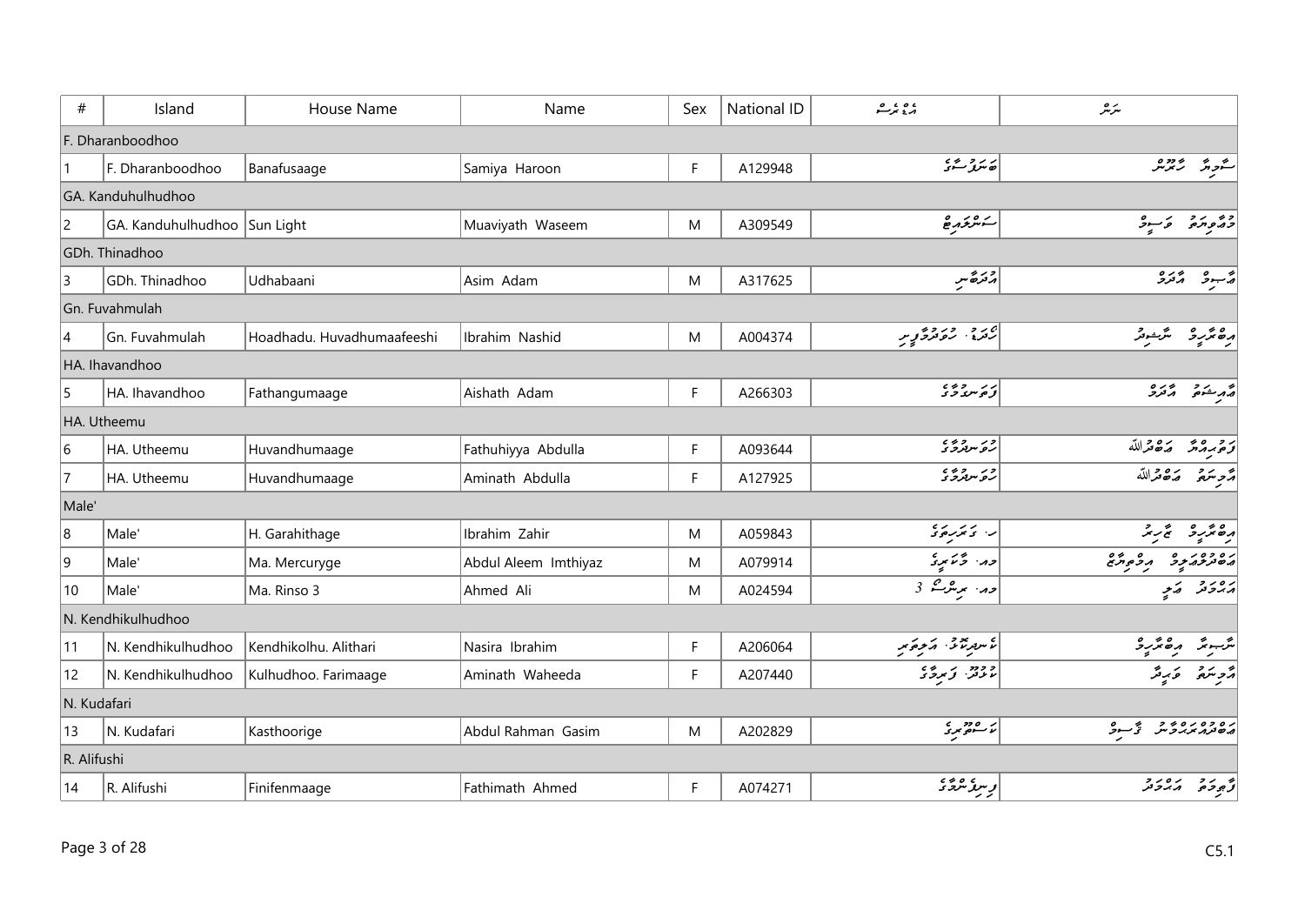|            | R. Ungoofaaru |              |                        |             |         |                                        |                                                          |
|------------|---------------|--------------|------------------------|-------------|---------|----------------------------------------|----------------------------------------------------------|
| 15         | R. Ungoofaaru | Ivory House  | Abdulla Hameed         | ${\sf M}$   | A238970 | رو مر بر بر مار<br>  د بر مر بر بر مار | أضعض الله برويمر                                         |
| Sh. Feevah |               |              |                        |             |         |                                        |                                                          |
| 16         | Sh. Feevah    | Aakaash      | Ali Adam               | ${\sf M}$   | A131929 | لجرثمث                                 | أەسم أورد                                                |
| 17         | Sh. Feevah    | Aakaash      | Abida Mohamed          | $\mathsf F$ | A265348 | ېر تر شه                               | أشهق وره دو                                              |
| 18         | Sh. Feevah    | Aakaash      | Mariyam Shaura         | F           | A357539 | رژيئريثه                               | و ده ده سرور در در کار کرد کر                            |
| 19         | Sh. Feevah    | Aamuleege    | Ahmed Rasheed          | ${\sf M}$   | A076368 | پژخري                                  | ره رو کرد و<br>درگردگر کردوگر                            |
| 20         | Sh. Feevah    | Aamuleege    | Fathimath Wafiyya      | F           | A160604 | ا پر د بر پر<br>انگر د بر              | أَدْجِرَةً وَرُوْجَرَ                                    |
| 21         | Sh. Feevah    | Aamuleege    | Aishath Rimasha        | F           | A264824 | پر د پر ؟<br>  پر د پر پر              | وكرم شكوة المركز مشكر                                    |
| 22         | Sh. Feevah    | Aamuleege    | Mohamed Rawaah Rasheed | M           | A264827 | پر و پر پر<br>د گرون                   | ورەرو روە رىد                                            |
| 23         | Sh. Feevah    | Alhivilaage  | Fathimath Ahmed        | $\mathsf F$ | A265346 | <br>  در در ژی                         | و ده ده ده د                                             |
| 24         | Sh. Feevah    | Alhivilaage  | Aneesa Mohamed         | F           | A265349 | ر<br>د عره محرد                        | أرسرت وره دو                                             |
| 25         | Sh. Feevah    | Alhivilaage  | Hussain Husham         | M           | A265356 | ە ئىرەپە ئىچ                           | بركتهر شرار برحقوق                                       |
| 26         | Sh. Feevah    | Alithari     | Mohamed Naseem Ali     | M           | A074690 | وكمعرض                                 | ورەرو شەرە كەر                                           |
| 27         | Sh. Feevah    | Alithari     | Fathimath Nadheema     | F           | A123513 | لأحرة سر                               | توالله وكالمحمد والمستردة                                |
| 28         | Sh. Feevah    | Alithari     | Moomina Hassan         | F           | A132801 | لأحرجوسر                               | وووير برسكير                                             |
| 29         | Sh. Feevah    | Alithari     | Mariyam Nasheeda       | F           | A167384 | أزوءبر                                 | و ۱۵ مر سرشونگر                                          |
| 30         | Sh. Feevah    | Amazon       | Aishath Abdul Rahman   | $\mathsf F$ | A068620 | ى يەر ھ<br>مە <del>ر</del> ىج مىر      | CAR CONDO CONDO                                          |
| 31         | Sh. Feevah    | Annaarumaage | Mohamed Ahmed          | M           | A054232 | ر ۵ ۶ ۶ و ۶<br>۸ سرسرپرو ی             | כנסנכ נסנכ<br>כ <i>ג</i> ונכנ <sub>י</sub> ו <i>ג</i> בנ |
| 32         | Sh. Feevah    | Annaarumaage | Nafeesa Mohamed        | F           | A078489 | ر ۵ ۶ ۶ ۶ و.<br>۸ سرسربرو ی            | ټرړ په دره د د                                           |
| 33         | Sh. Feevah    | Annaarumaage | Mariyam Raushan        | F           | A358938 | ر ه ۶ و ۶ و<br>د سرسربرو د             | رەرە روپ                                                 |
| 34         | Sh. Feevah    | Arimatheege  | Mariyam Gasim          | $\mathsf F$ | A141334 | أرسر خرمونه                            | پر ه پر ه<br>تۇسىۋ                                       |
| 35         | Sh. Feevah    | Asareege     | Abdulla Ali            | ${\sf M}$   | A041798 | وكمسكوى                                | يرەدرالله 1ج                                             |
| 36         | Sh. Feevah    | Asareege     | Hussain Faris          | M           | A261663 | ېزىكە يې <sub>د</sub> ى<br>ئ           | ارىسكىرىنى ئۇنبوس <mark>ى</mark>                         |
| 37         | Sh. Feevah    | Asrafeege    | Abdul Ghanee Ali       | ${\sf M}$   | A082210 | ىز س <sup>9</sup> ىئرى <sub>ۋى</sub> ر | رە دەنبە مەر                                             |
| 38         | Sh. Feevah    | Asrafeege    | Abdul Rasheed Ali      | ${\sf M}$   | A132637 | ىر سەنىزى <sub>رى</sub> ئ              | ره وه رسوتر کرم                                          |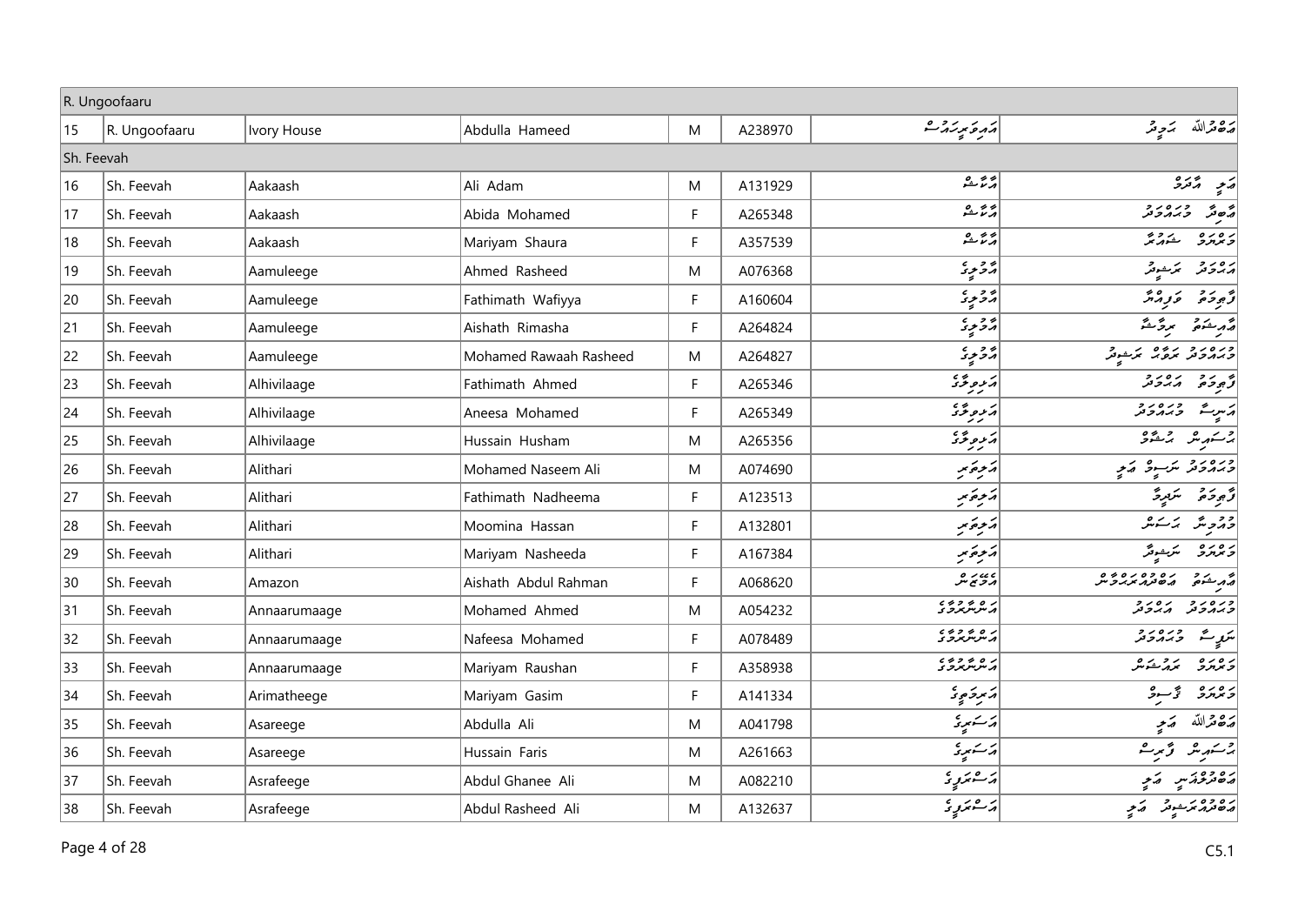| 39 | Sh. Feevah | Asrafeege   | Ali Adam             | ${\sf M}$ | A156621 | ئەسشە ئىرىپ ئى                      | پر په پروژ                                                                                                                                                                    |
|----|------------|-------------|----------------------|-----------|---------|-------------------------------------|-------------------------------------------------------------------------------------------------------------------------------------------------------------------------------|
| 40 | Sh. Feevah | Asrafeege   | Mohamed Bassam       | ${\sf M}$ | A261957 | ئەسىمىرىي                           | وره ده ده ود                                                                                                                                                                  |
| 41 | Sh. Feevah | Asrafeege   | Mariyam Ghaadha      | F         | A261971 | ئەسىمىرى<br>  ئەسىمىرى              | ر ه ر ه<br>تر بر بر<br>دَرٌ تَعر                                                                                                                                              |
| 42 | Sh. Feevah | Asseyri     | Ibrahim Zahir        | M         | A123796 | لره بيمبر                           | وهنر و تمریز                                                                                                                                                                  |
| 43 | Sh. Feevah | Asseyri     | Aminath Sahula       | F         | A265137 | لره يهمبر                           | ۇ يېزۇ سىزدۇ                                                                                                                                                                  |
| 44 | Sh. Feevah | Asseyri     | Abdulla Adhuham      | ${\sf M}$ | A265153 | بره يھير                            | أرة قرالله مرمرمو                                                                                                                                                             |
| 45 | Sh. Feevah | Asurumaage  | Khadheeja Hussain    | F         | A264321 | بر و و پر ،<br>پرستوبر <sub>ک</sub> | تزمریق   بر شهر مگر                                                                                                                                                           |
| 46 | Sh. Feevah | Asurumaage  | Abdul Rahman Mohamed | ${\sf M}$ | A264323 | ر و و و و و<br>پر سونورۍ            | נסכסנסים כנסנכ<br>השנג <i>גיבית כ</i> גגבת                                                                                                                                    |
| 47 | Sh. Feevah | Asurumaage  | Fathimath Waheeda    | F         | A348372 | بر و د د ،<br>مرسوبرد د             | وَّجِوحَهُ وَرِيَّزٌ                                                                                                                                                          |
| 48 | Sh. Feevah | Asurumaage  | Mariyam Reesha       | F         | A358974 | بر و و » »<br>پرسته پوری            | دەرە بېش                                                                                                                                                                      |
| 49 | Sh. Feevah | Athamaage   | Abdul Razzaq Hussain | M         | A067266 | بر بر بر بر<br>در بر بر بر          | ره وه ره دو و در م                                                                                                                                                            |
| 50 | Sh. Feevah | Athamaage   | Fathimath Mohamed    | F         | A263865 | ر ر د »<br>د ه د د                  | أوجوحه وبره برو                                                                                                                                                               |
| 51 | Sh. Feevah | Athamaage   | Aishath Firasha      | F         | A263867 | ر ر د »<br>د ه د د                  | ومرخفي وبمث                                                                                                                                                                   |
| 52 | Sh. Feevah | Athamaage   | Mariyam Sahma        | F         | A263869 | ر ر د »<br>د ه د د                  | رەرە بەدە                                                                                                                                                                     |
| 53 | Sh. Feevah | Athamaage   | Aminath Rahma        | F         | A263870 | د ر ه ،<br>  په پور                 | و برد و برده.                                                                                                                                                                 |
| 54 | Sh. Feevah | Athamaage   | Khadheeja Lamha      | F         | A263871 | ر ر د »<br>پره <del>و</del> و       | زَمِرةً وَوَبَرُ                                                                                                                                                              |
| 55 | Sh. Feevah | Beach Light | Mohamed Muneer       | ${\sf M}$ | A253256 | $e_{\lambda}$                       |                                                                                                                                                                               |
| 56 | Sh. Feevah | Beach Light | Ali Hassan           | M         | A264352 | <br>  په نوموړغ                     | $\begin{array}{ccc} & \overline{a} & \overline{a} & \overline{a} \\ & \overline{a} & \overline{a} & \overline{a} \\ & \overline{a} & \overline{a} & \overline{a} \end{array}$ |
| 57 | Sh. Feevah | Beach Light | Aminath Bishara      | F         | A264355 | <br>  په ټوکور ه                    |                                                                                                                                                                               |
| 58 | Sh. Feevah | Beach Light | Fathimath Aroona     | F         | A264356 | <br>  په ټوکور ه                    | توجدة متعاشر                                                                                                                                                                  |
| 59 | Sh. Feevah | Beach Light | Mariyam Bisara       | F         | A264358 | صر حمر حرم                          | ره ره ديگر                                                                                                                                                                    |
| 60 | Sh. Feevah | Beach Light | Hassan Shuzain       | M         | A264359 | <br>  میگوری                        | يرسكس مشتج مرمثله                                                                                                                                                             |
| 61 | Sh. Feevah | Beach Light | Aishath Sharoona     | F         | A264362 | په نؤ پر ه                          | ام<br>امکار مشتمر می مشتر میرسر                                                                                                                                               |
| 62 | Sh. Feevah | Beach Light | Ahmed Shareef        | ${\sf M}$ | A264363 | په نځو پر ه                         | پرور در سکھیں ج                                                                                                                                                               |
| 63 | Sh. Feevah | Beach Light | Aishath Bishara      | F         | A264364 | صحيح تحرم هم                        | أقهر شكوته ومشكر                                                                                                                                                              |
| 64 | Sh. Feevah | Beach Light | Fathimath Mohamed    | F         | A265399 | وكالحرارة                           | 77073 7793                                                                                                                                                                    |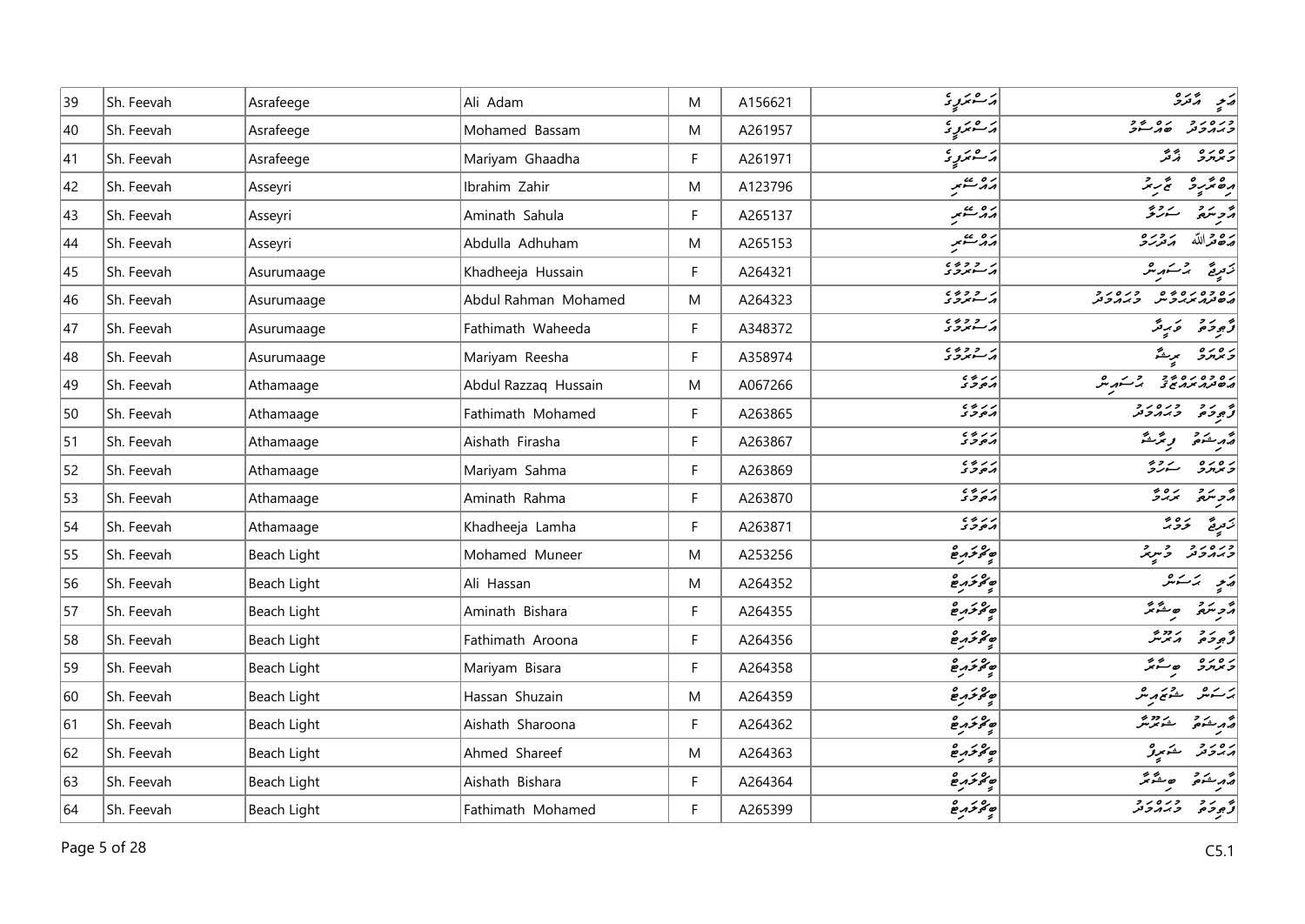| 65 | Sh. Feevah | Beach Light        | Sajidha Mohamed Muneer | F         | A358963 | ە ئۇ ئەر ق                                      | گەنۇ ئەزەر ئەر ئەر                                              |
|----|------------|--------------------|------------------------|-----------|---------|-------------------------------------------------|-----------------------------------------------------------------|
| 66 | Sh. Feevah | <b>Blue Heaven</b> | <b>Ahmed Manik</b>     | M         | A066590 | ه دو ، ر ه<br><i>ه مور و</i> مر                 | ړ ور ور سرچ                                                     |
| 67 | Sh. Feevah | <b>Blue Heaven</b> | Khadeeja Seereena      | F         | A150518 | ه دد ، ر ه<br><i>ه ور و</i> س                   | كتعريج السبعيدينكر                                              |
| 68 | Sh. Feevah | <b>Blue House</b>  | Ahmed Niyaz            | M         | A075640 | ە دور دەر                                       | גפנק תוצר                                                       |
| 69 | Sh. Feevah | <b>Blue House</b>  | Fathimath Ahmed        | F         | A122533 | ە دور دەپ                                       | أوجود بره رو                                                    |
| 70 | Sh. Feevah | <b>Blue House</b>  | Abdul Hakeem Mohamed   | ${\sf M}$ | A263338 | ەددىر دە                                        | גם כסגם כגם בב<br>הסתיכה עיד כההכת                              |
| 71 | Sh. Feevah | <b>Blue House</b>  | Hussain Athif          | ${\sf M}$ | A263341 | ەددىر دە                                        | جەسىر شەرق                                                      |
| 72 | Sh. Feevah | <b>Blue Rest</b>   | Mohamed Waheed         | ${\sf M}$ | A101873 | د دو ۽ ده ه<br>حامز مرحو                        | ورەرو رەپەر                                                     |
| 73 | Sh. Feevah | <b>Blue Rest</b>   | Sameera Zakariyya      | F         | A263380 | و دو به ده ه<br>ن <i>ن تو بر</i> سرچ            | سوپر پر مده                                                     |
| 74 | Sh. Feevah | <b>Blue Rest</b>   | Hawwa Naazmeen         | F         | A263383 | د دو د ه ه<br>حو بر سوچ                         | رەپ شىم پىر                                                     |
| 75 | Sh. Feevah | <b>Blue Rest</b>   | Haleemath Mohamed      | F         | A263384 | و دو د ه ه<br>حامو بر سوځ                       | و رە ر د<br>تر پروتر<br>لرَموحه                                 |
| 76 | Sh. Feevah | <b>Blue Rest</b>   | Khadeeja Mohamed       | F         | A263386 | و دو ده ده ه<br>خ <i>و</i> نو سرچ               | زَمِرِيَّ دَبَرُورَدِ                                           |
| 77 | Sh. Feevah | <b>Blue Rest</b>   | Zuleykha Mohamed       | F         | A263387 | و دو به ده ه<br>ن <i>ن تو بر</i> سرچ            | و ره ر و<br><i>و ټ</i> ه <del>و</del> تر<br>ە ئەرگە<br>ئاخ قرىر |
| 78 | Sh. Feevah | <b>Blue Star</b>   | Muneera Mohamed        | F         | A263329 | ە دورە بر                                       | وسرند وره دو                                                    |
| 79 | Sh. Feevah | <b>Blue Star</b>   | Abdulla Nashid         | M         | A263343 | ە دورە بر                                       | مَ هُ قَرَاللّه سَّرَشُوتَر                                     |
| 80 | Sh. Feevah | <b>Blue Star</b>   | Fathimath Naazneen     | F         | A263346 | ە دورە بر                                       | ۇ بۇ ئەقتىم ئەسپىتى بېرىتى                                      |
| 81 | Sh. Feevah | Burevimaage        | Habeeba Adam           | F         | A126215 | و ، په ، ،<br>مه ټرو د د                        |                                                                 |
| 82 | Sh. Feevah | Burevimaage        | Fariyaazu Adam         | F         | A263797 | د ،<br>حغر و د د                                | كر برور محمده                                                   |
| 83 | Sh. Feevah | Burevimaage        | Mohamed Afsal          | M         | A296891 | و ۽ پر پر ۽<br>چاپر پر پر پ                     | ورەرو رەپرو                                                     |
| 84 | Sh. Feevah | Burevimaage        | Fathimath Raudha       | F         | A393326 | و ۽ په په په<br>ح <i>م</i> ټرمو تر <sub>ک</sub> | أزموخا والمحمد                                                  |
| 85 | Sh. Feevah | Cactus             | Mohamed Isham          | M         | A034643 | 2.600                                           | ورەرو مەمۇ                                                      |
| 86 | Sh. Feevah | Cactus             | Zubaidha Hassan        | F         | A264268 | 2.600                                           | كالمحقوقة المركب مكر                                            |
| 87 | Sh. Feevah | Chaandhaneege      | Mariyam Rameeza        | F         | A057349 | كۇسىرىسى                                        | د ۱۵ د مر پر                                                    |
| 88 | Sh. Feevah | Chaandhaneege Aage | Ahmed Rameez           | ${\sf M}$ | A112686 | مۇسىترسى <i>م ئ</i>                             | د ۱۵ د چې ته ته د                                               |
| 89 | Sh. Feevah | Chaandhaneege Aage | Mariyam Rasla          | F         | A261693 | مۇسىرىسى مەي<br>مۇسىرىسى مەي                    | ىرىشۇ<br>ر ه ر ه<br>د بربرگ                                     |
| 90 | Sh. Feevah | Chaandhaneege Aage | Fathimath Riza         | F         | A265533 | مۇسىرىسى مەي                                    | أواوده برت                                                      |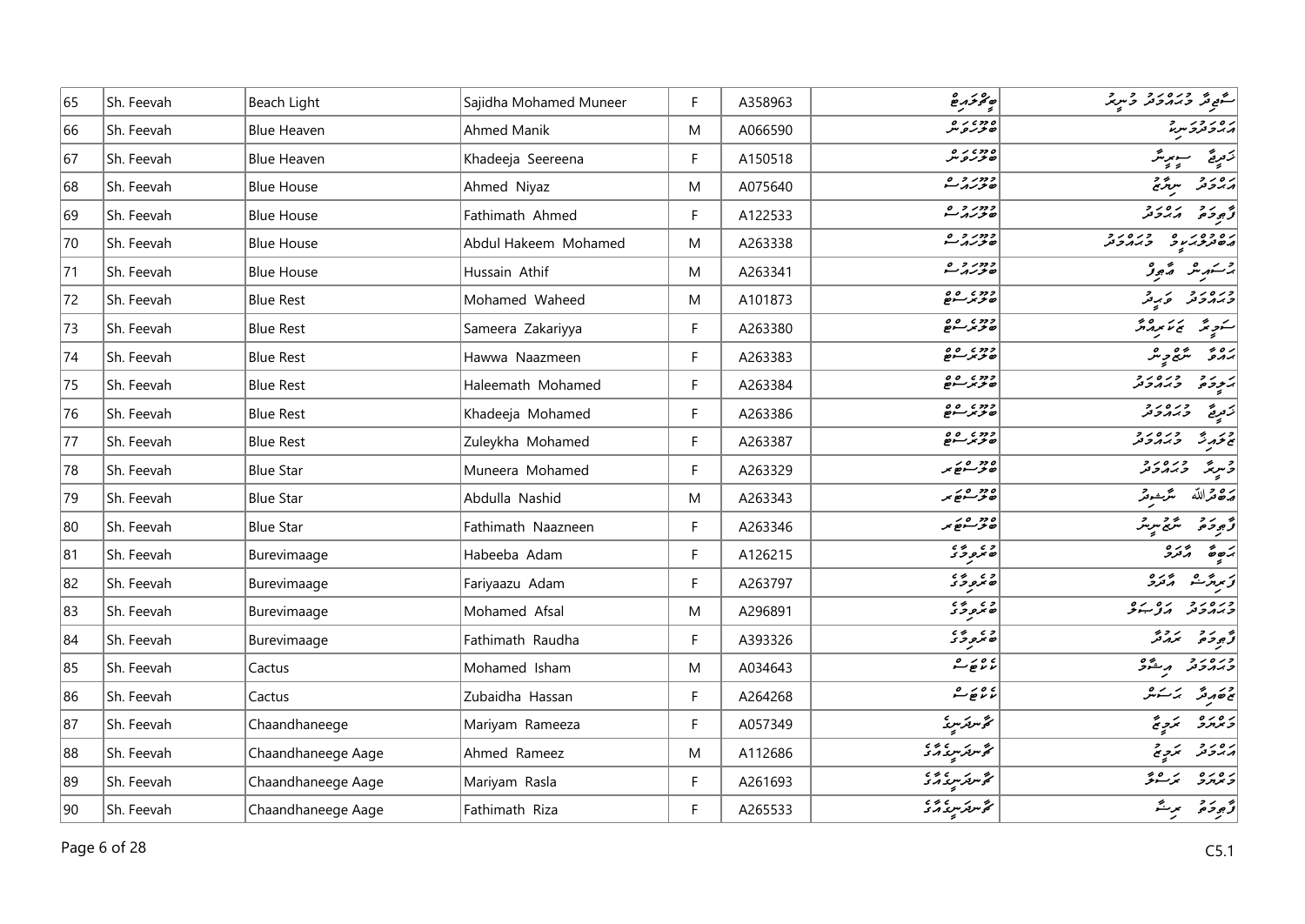| 91  | Sh. Feevah | Chaandhaneege Aage      | Aishath Raeefa          | F         | A367747 | مۇسىرىسى مەي<br>كۆسىرىسى مەي     | و ديده عمدة<br>ورشعو عمدة<br>برسو عبدة             |
|-----|------------|-------------------------|-------------------------|-----------|---------|----------------------------------|----------------------------------------------------|
| 92  | Sh. Feevah | Dhaadharaage            | Hassan Waheed           | M         | A070110 | یز بر بر بر<br>توتوبوری          |                                                    |
| 93  | Sh. Feevah | Dhaadharaage            | Sakeena Adam            | F         | A159983 | ی ر بر بر<br>ترتربر <sub>ک</sub> | سەر شەر ئەر ئەر                                    |
| 94  | Sh. Feevah | Dhaadharaage            | Hawwa Waheedha          | F         | A256506 | ی پر بر پر<br>ترتر تر پر         | رەپى <sub>كەيدى</sub> گە                           |
| 95  | Sh. Feevah | Dhaadharaage            | Fathimath Waheeda       | F         | A264846 | یز بر بر بر<br>ترتر <i>بر</i> بر | قَهْ وَجَعْرَ وَ اللَّهِ وَ                        |
| 96  | Sh. Feevah | Dhaadharaage            | Aminath Waheeda         | F         | A264852 | ی ر د د<br>ترتربری               | أزويتم وتاقر                                       |
| 97  | Sh. Feevah | Dhaadharaage            | Abdulla Waheedh Mohamed | M         | A264856 | یز بر بر بر<br>توتوبوی           | ره و الله ځ په د وره رو<br>مصرالله ځ په د حدم      |
| 98  | Sh. Feevah | Dhanburuhdhoshuge       | Abdul Shakoor Ibrahim   | ${\sf M}$ | A034178 | ر<br>ترسرچ بر د ترس>د            | נים כם נחבר בים שינים                              |
| 99  | Sh. Feevah | Dheraha                 | Nahida                  | F         | A077530 | ی پر پر<br>توبخر <i>ت</i>        | متزبر قر<br>مسلم                                   |
| 100 | Sh. Feevah | Dheraha                 | Fathimath Nadha         | F         | A263321 | ی پر پر<br>فریزبر                | وَّجِرَدَةُ سَرَمَّرُ                              |
| 101 | Sh. Feevah | Dhilkashge              | Abdul Raheem Hussain    | ${\sf M}$ | A263814 | دره <i>۲</i> شوی                 | גם כם גם ביצוע                                     |
| 102 | Sh. Feevah | Dhilkashge              | Fariyaaz Ali            | F         | A263815 | ورثو رَ شو ي                     | وَ يَدِيرٌ بِجَ لَهُ يَهِ                          |
| 103 | Sh. Feevah | Dhilkashge              | Mariyam Sibana          | F         | A263826 | و عرض شو ي                       | ر ه بر ه<br>تر <del>ب</del> ر بر ژ<br>سەھ ئىگر     |
| 104 | Sh. Feevah | Dhilkashge              | Abdulla Zaheer          | ${\sf M}$ | A263837 | مرڅرنم شو ځ                      | أرة فرالله تم سيتمر                                |
| 105 | Sh. Feevah | Easy Rest               | Ali Amir                | ${\sf M}$ | A156157 | ږېږ غر <u>ه ده</u>               | أوسمج وتحاجر                                       |
| 106 | Sh. Feevah | Ever Bright             | Ali Yasir               | ${\sf M}$ | A039990 | أرو بره بر ره                    | ە ئەسىرىدى.<br>مەسىرىدىن                           |
| 107 | Sh. Feevah | Ever Bright             | Ibrahim Yasir           | ${\sf M}$ | A261937 |                                  |                                                    |
| 108 | Sh. Feevah | Faagathi                | Fathimath Aroosha       | F         | A262477 | ۇ ئەمج                           |                                                    |
| 109 | Sh. Feevah | Faahi                   | Ahmed Shareef           | M         | A040428 | ۇر<br>د                          | رەرد خىرو                                          |
| 110 | Sh. Feevah | Faahi                   | Shafeega Ali            | F         | A068496 | ۇر<br>د                          | الشكم في أمكني                                     |
| 111 | Sh. Feevah | Faahi                   | Aishath Shiba           | F         | A262431 | وسمبر<br>مرس                     | كەر شەكىر شوڭ<br>1970-يىلىرىسى<br>1984-يىلى شەمىرى |
| 112 | Sh. Feevah | Fahi                    | Abdulla Shareef         | M         | A070918 | قرس                              |                                                    |
| 113 | Sh. Feevah | Falak                   | Sameera Abdul Raheem    | F         | A080630 | ۇئەد                             |                                                    |
| 114 | Sh. Feevah | Falak                   | Ali Shameem             | ${\sf M}$ | A080631 | ۇئە                              | أركمني المستوجد                                    |
| 115 | Sh. Feevah | Falak                   | Fathimath Saamira       | F         | A263848 | ترتزع                            | ۇ بەردە سەرىگە                                     |
| 116 | Sh. Feevah | <b>Favourite Corner</b> | Mohamed Abdul Rahman    | ${\sf M}$ | A124076 | <sub>ئ</sub> ې ئەرەم ئەرىر       | כנסנכ נסכסנסקס<br>כגמכנ משנמינגיכיינ               |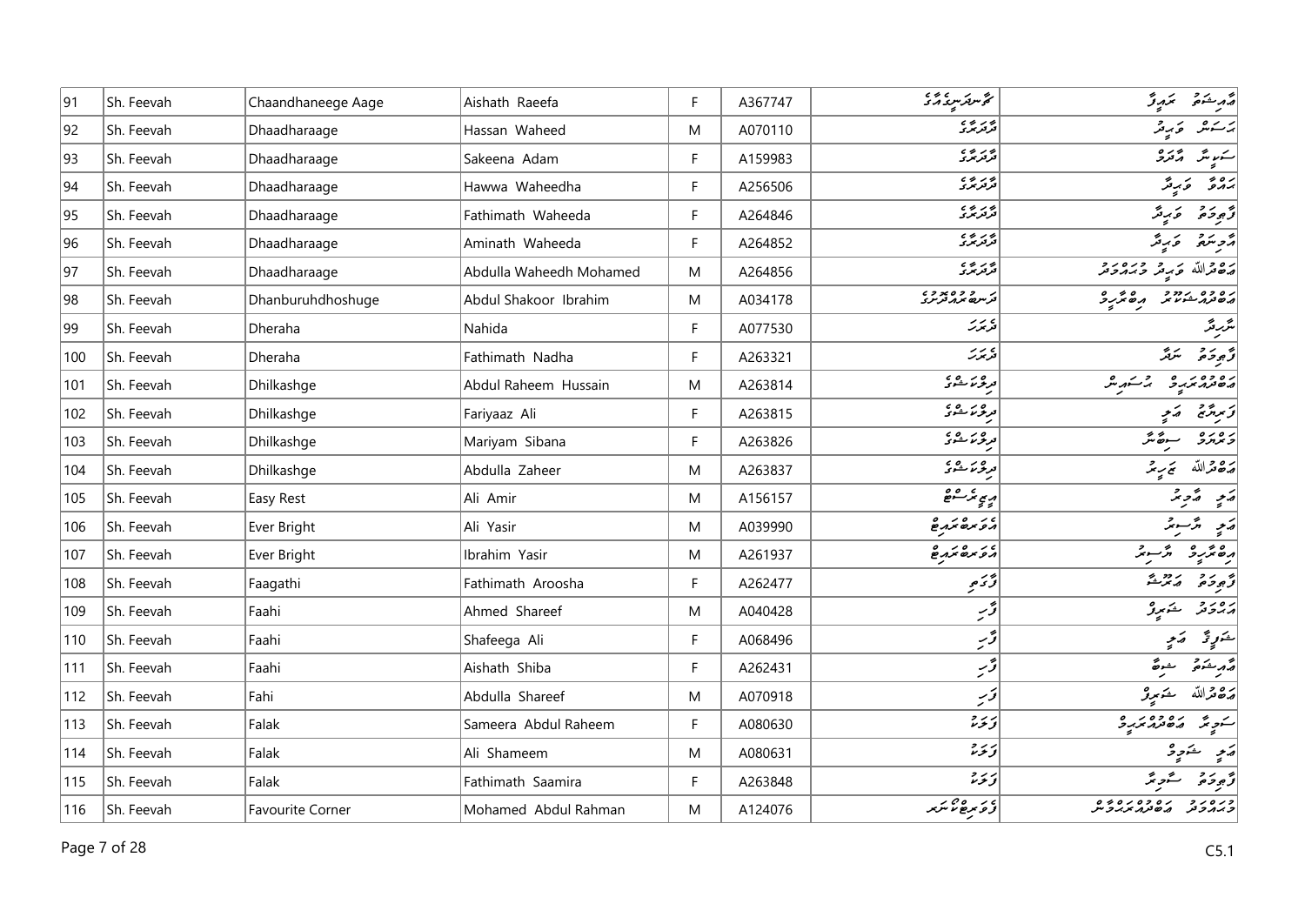| 117 | Sh. Feevah | <b>Favourite Corner</b> | Azeema Hassan      | F  | A265000 | د د موه نومبر<br>  د د سره نومبر                    | مَبِيحَ بَرَسَمْر                                 |
|-----|------------|-------------------------|--------------------|----|---------|-----------------------------------------------------|---------------------------------------------------|
| 118 | Sh. Feevah | <b>Favourite Corner</b> | Aishath Thasleema  | F  | A265374 | ې په ده <i>۹۵ مر</i><br>نو ځه بیو شر                | وأرشكتم وكسوفة                                    |
| 119 | Sh. Feevah | Faza                    | Ali Rasheed        | M  | A001749 | وًجَ                                                | كالمحي المخاطبون                                  |
| 120 | Sh. Feevah | Faza                    | Mariyam Yumna      | F  | A120321 | تریخ                                                | ر ه ر ه<br><del>و</del> بربرو<br>پرونٹر           |
| 121 | Sh. Feevah | Faza                    | Fareeda Mohamed    | F  | A140597 | ترتج                                                | تربید حده در د                                    |
| 122 | Sh. Feevah | Faza                    | Mohamed Shihaan    | M  | A265041 | ترتج                                                | و ر ه ر د<br>تر پر تر تر<br>ے تر شر               |
| 123 | Sh. Feevah | Fehivilla ge            | Adnan Mohamed      | M  | A265530 | ې ر <sub>حو</sub> څري<br>تر تر تر                   | و ره ر د<br>تر پر ژنر<br>ر ج پر ہ<br>ەر ئىرىئر    |
| 124 | Sh. Feevah | Fehivilla ge            | Saleema Aboobakuru | F  | A265531 | ۇر <sub>ەم</sub> ۇ ئە                               | 77777<br>سەرچ                                     |
| 125 | Sh. Feevah | Fehivilla ge            | Zubair Adhunanu    | M  | A265536 | ۇروڭۇ                                               | ىر تەرىپەرتەر<br>مەنبەر سر<br>ور متر<br>مح خور مر |
| 126 | Sh. Feevah | Fehivilla ge            | Aminath Adhunaan   | F  | A265538 | ۇروڭۇ                                               | پر دیگر پی<br>أرمز                                |
| 127 | Sh. Feevah | Fehivilla ge            | Hawwa Zaahira      | F  | A265544 | ۇروڭۇ                                               | برەپچ<br>ىتى سەتتىر                               |
| 128 | Sh. Feevah | Fehivilla ge            | Khadheeja Masha    | F  | A358929 | ۇروڭۇ                                               | رَسٍ وَحَدَّ                                      |
| 129 | Sh. Feevah | Fenfiyaazuge            | Mohamed Aboobakuru | M  | A162730 | ع عروج دي.<br> زينزپورتبن <sub>ک</sub>              | כנסנ כ נחנכר<br>קמתכת תםסטת                       |
| 130 | Sh. Feevah | Fenfiyaazuge            | Husna Ali          | F  | A262412 | ۇ شرىر ئىرى                                         | د صنگر پر پی <sub>م</sub>                         |
| 131 | Sh. Feevah | Fenfiyaazuge            | Shiyama Mohamed    | F  | A262413 | ۇ شرىر ئىرى                                         | و رە ر د<br>تر پروتر<br>شەدگر گر                  |
| 132 | Sh. Feevah | Fenfiyaazuge            | Fathmath Mausooma  | F  | A262416 | ئۇ شرىر ش <sup>ىرى</sup> ئ                          | و ده ده برد                                       |
| 133 | Sh. Feevah | Fenfiyaazuge            | Hussain Shareef    | M  | A262421 | ې ه <sub>رو</sub> پر دې<br>ز شر <sub>و</sub> تر پر  | چرىكىرىنى كەنگىرى                                 |
| 134 | Sh. Feevah | Fenfoahmaage            | Ahmed Shafeeg      | M  | A043141 | ، وه ه و و ،<br>توسرتی پرو د                        | رەرد ھۇرى<br>مەدىر ھۇر                            |
| 135 | Sh. Feevah | Fenfoahmaage            | Faheema Hassan     | F. | A074633 | ، ه ۵ ۵ و »<br>توسرتی پرو ت                         | أوَرِدَّ بَرَسَيْر                                |
| 136 | Sh. Feevah | Fenfoahmaage            | Mohamed Moosa      | M  | A099480 | ، ه ۵ ۵ و »<br>توسرتی پرو ت                         | ورەر دور                                          |
| 137 | Sh. Feevah | Fenfoahmaage            | Shafeega Mohamed   | F  | A262100 | ، وہ ہ و و ،<br>توسی <sub>ق</sub> بر <del>و</del> ی | شَرَرٍ تَحْرَ وَرَ وَرَ وَرَ                      |
| 138 | Sh. Feevah | Fenfoahmaage            | Mariyam Liusha     | F  | A262104 | ، وه ه و و ،<br>نوسرنۍ د د                          | وبردو وديد                                        |
| 139 | Sh. Feevah | Feyrumaage              | Ibrahim Hassan     | M  | A075326 | ، د و و د<br>تو مرتز د                              | ە ھەترىر <sup>ە</sup><br>برسەيىتىر                |
| 140 | Sh. Feevah | Feyrumaage              | Mariyam Yoosuf     | F  | A264332 | ، د و و د<br>تو مرتز د                              | ر ه ر ه<br>د بربر د<br>دد و ه                     |
| 141 | Sh. Feevah | Feyrumaage              | Aminath Reena      | F. | A264338 | په وي  په<br>  تو مرو  ۍ                            | أرمز<br>ىيرىتر                                    |
| 142 | Sh. Feevah | Feyrumaage              | Haleemath Naseedha | F  | A264341 | ړ، و و ،<br>تو مرتز ی                               | يَجِرْدَهُمْ - سَرَسِيثَرُ                        |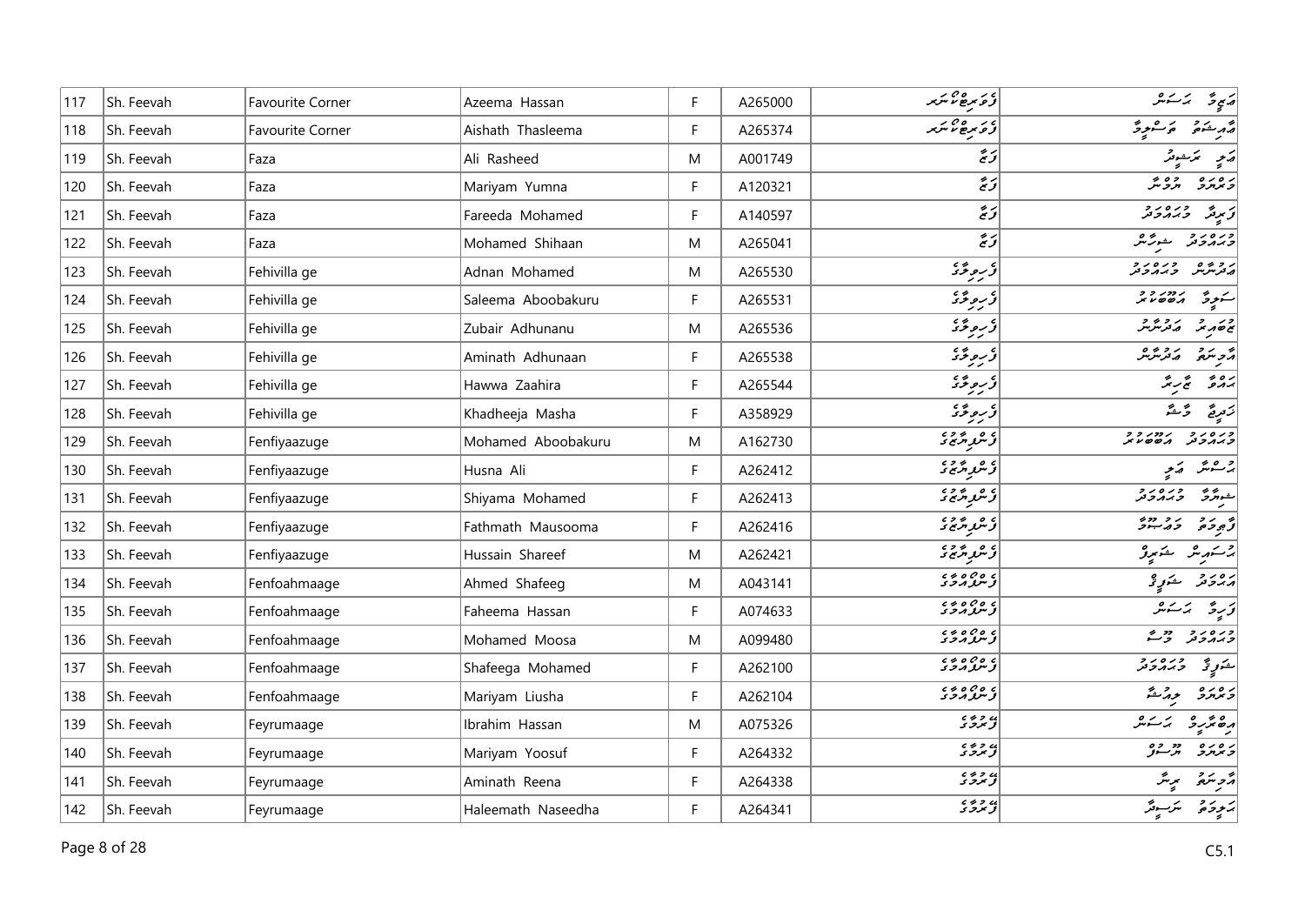| 143 | Sh. Feevah | Feyrumaage   | Jameela Hassan    | F  | A264342 | پے ح ی ی<br>  تو سرتر <sub>ک</sub> | لقاحي فلتمسك والمستكر                                       |
|-----|------------|--------------|-------------------|----|---------|------------------------------------|-------------------------------------------------------------|
| 144 | Sh. Feevah | Finifenmaage | Ali Abdul Rahman  | M  | A262828 | ار سرز مرد <del>ه</del>            |                                                             |
| 145 | Sh. Feevah | Finihiyaage  | Fathimath Adam    | F  | A068822 | او مدر پرچ<br><u>اس</u>            | وٌموِ رَمْ<br>پور ہ<br>مرمرو                                |
| 146 | Sh. Feevah | Finimaage    | Ibrahim Mohamed   | M  | A054130 | ار سرچ ی<br>م                      | و رە ر د<br><i>د بە</i> دىر<br>ە ھەترىرى<br>رەھىرىرى        |
| 147 | Sh. Feevah | Finimaage    | Zuhaira Ibrahim   | F  | A265588 | و سرچ <sup>ء</sup> ِ               | چ ئەمە پىچە<br>ئ<br>برە ئۆرۈ                                |
| 148 | Sh. Feevah | Finimaage    | Mohamed Solah     | M  | A265591 | وسردمى                             | ىبە ئۇر<br>و ر ه ر د<br>تر پر ژ تر                          |
| 149 | Sh. Feevah | Finimaage    | Aminath Zuma      | F  | A265601 | و سرچ <sup>ء</sup><br>سر           | ح تح<br>مح ت<br>أثر حريرة                                   |
| 150 | Sh. Feevah | Finivaage    | Fathimath Adam    | F  | A160672 | و سرچ ء<br>م                       | و مرد<br>المعرض<br>ەرگەر                                    |
| 151 | Sh. Feevah | Florida      | Ali Waheed        | M  | A122913 | وسيو په                            | أەكىيە ئەرىتىلى                                             |
| 152 | Sh. Feevah | Florida      | Aminath Saadee    | F  | A264228 | وبويدة                             | أأروسه<br>تھور<br>سنگھور                                    |
| 153 | Sh. Feevah | Florida      | Ahmed Nihaan      | M  | A350768 | د تر بر ؟                          | بر 2 د جر<br>مربر <del>5</del> مر<br>سربر میں<br>سر         |
| 154 | Sh. Feevah | Fonimaage    | Khadeeja Mohamed  | F  | A148902 | بر<br>تر سرچ <sup>ی</sup>          | و ر ه ر د<br>تر بر بر تر<br>تزمرچٌ                          |
| 155 | Sh. Feevah | Funvil       | Abdul Rahman Adam | M  | A125771 | ژیمو ژ                             | נס כס נס זים מנס<br>השנ <i>ות גיב</i> ית הנגב               |
| 156 | Sh. Feevah | Funvil       | Khadeeja Mohamed  | F  | A262398 | ۇمىھوقە                            | و ره ر و<br><i>د ټ</i> رگر<br>  تر تعریج<br>                |
| 157 | Sh. Feevah | Funvil       | Ahmed Ihsaan      | M  | A263805 | ومثروعه                            | أرور وروسمبر                                                |
| 158 | Sh. Feevah | Funvil       | Mariyam Ihusana   | F  | A263806 | ژىئر <sub>ى</sub> ر ژ              | و مره در عشر                                                |
| 159 | Sh. Feevah | Funvil       | Aishath Afsaana   | F. | A263810 | ۇ ئىرو ۋ                           | ە بەيدە بەيدە بىر                                           |
| 160 | Sh. Feevah | Futtaru      | Adnan Ali         | M  | A065550 | وه د ځ<br>تر منع تن                | ر د پرې کرمړ                                                |
| 161 | Sh. Feevah | Futtaru      | Fathimath Ikleela | F  | A152289 | وه ر د<br>زرج بر                   | ۇ بۇرۇ بەر قوقە                                             |
| 162 | Sh. Feevah | Futtaru      | Mohamed Jinah     | M  | A265066 | وه ر د<br>زرج بر                   | وره رو په عرص                                               |
| 163 | Sh. Feevah | Futtaru      | Ahmed Atheef      | M  | A265068 | و ه ر د<br>و د ج مر                | رەرد رەپى                                                   |
| 164 | Sh. Feevah | Futtaru      | Abdulla Shifaz    | M  | A265070 | و ه ء چ<br>تر ه ځا تنگ             | سەرتى شە<br>ەھەراللە                                        |
| 165 | Sh. Feevah | Futtaru      | Thoyyiba Mohamed  | F  | A265498 | وه ر د<br>زرج بر                   | و ر ه ر و<br><i>و ټ</i> رو تر<br>ر ه<br>جوړ <sub>مر</sub> ځ |
| 166 | Sh. Feevah | Futtaru      | Aminath Jumana    | F  | A358915 | وه ر د<br>زرج بر                   | أثر و سرد<br>ح ئۇ ئىگر                                      |
| 167 | Sh. Feevah | Gaskara      | Mohamed Saalim    | M  | A261678 | ى سەرىمىر                          | و ر ه ر د<br>تر پر ژ تر<br>سەّمەر                           |
| 168 | Sh. Feevah | Gaskara      | Aishath Siyaana   | F  | A261680 | ى سەرىمىر                          | ە ئەرىسىدە سىزگىنىش                                         |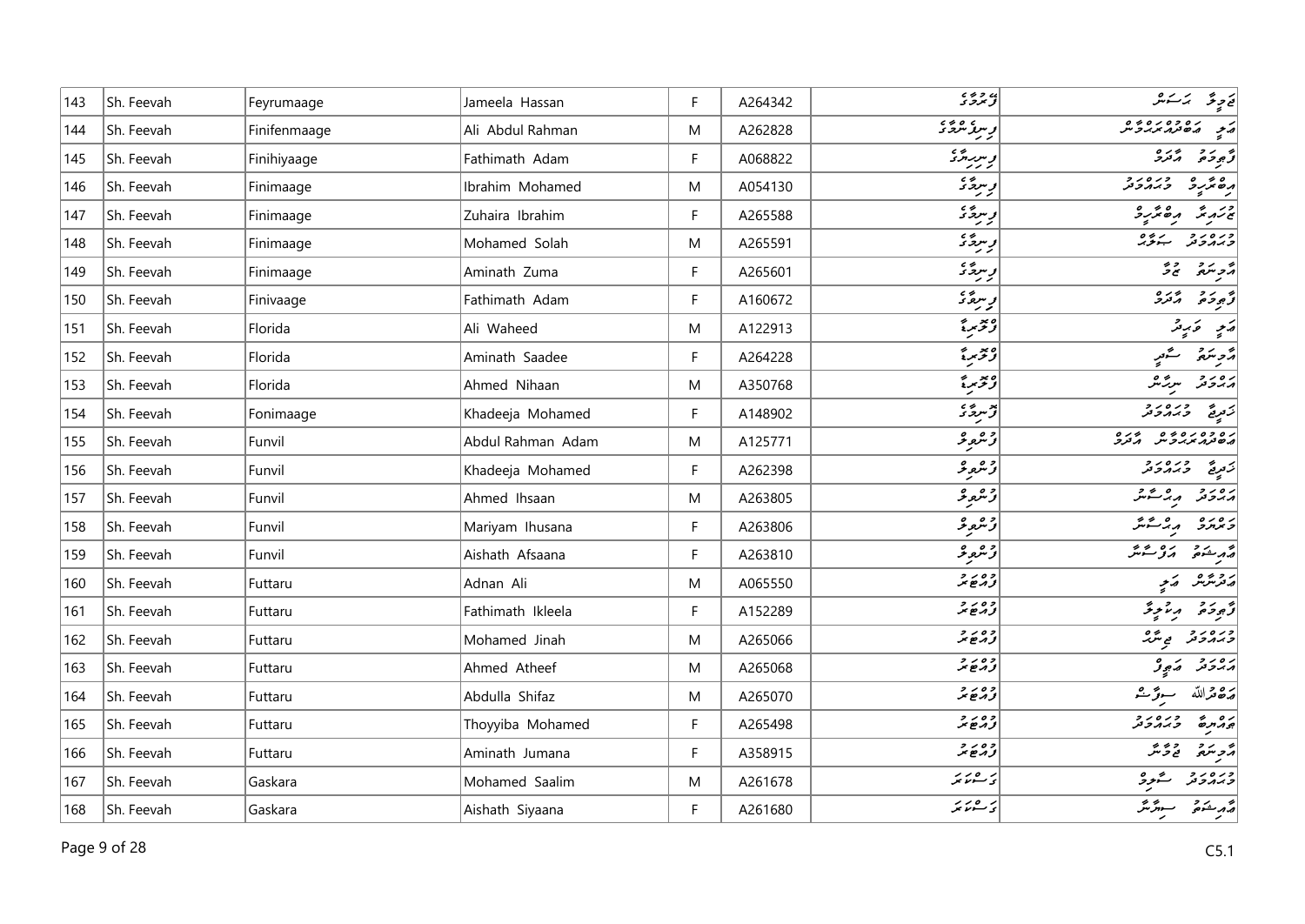| 169 | Sh. Feevah | Gaskara            | Asiyath Ibrahim       | F  | A322417 | ى سەرىمىر                                         | ەھ ترىر 3<br>أرميزه                                                                |
|-----|------------|--------------------|-----------------------|----|---------|---------------------------------------------------|------------------------------------------------------------------------------------|
| 170 | Sh. Feevah | Gaskara            | Khadeeja Samha        | F. | A329889 | ر 2،2 ئە                                          | ترَ ورِجٌ<br>سەۋىر                                                                 |
| 171 | Sh. Feevah | Gaskara            | Abdulla Sinaan        | M  | A358987 | ى سەئەتكە                                         | يەھ قراللە<br>سەمئرىتر                                                             |
| 172 | Sh. Feevah | Ginavelimaage      | Sofiyya Adam          | F  | A262890 | ى مىڭرىچە ئە                                      | په ره<br>درگر<br>يئوره پژ                                                          |
| 173 | Sh. Feevah | Ginavelimaage      | Mariyam Zaheera       | F  | A262895 | ى ئىرقى پەرى<br>ب                                 | دەرە ئەرىگە                                                                        |
| 174 | Sh. Feevah | Ginavelimaage      | Fareesha Mohamed      | F  | A262896 | ى مىڭ مۇرگە ئ                                     | و ره ر و<br>تر پر تر تر<br> تؤسيسةً                                                |
| 175 | Sh. Feevah | Ginavelimaage      | Hawwa Zahira          | F  | A262899 | ى ئىرقى پەرى<br>بە ئىرقى ئەر                      | برە ئەرىتى                                                                         |
| 176 | Sh. Feevah | Ginavelimaage      | Ahmed Azmeen          | M  | A262900 | ى <sub>ر</sub> ئىرقە ئە <sup>مى</sup>             | גפלב גם בית                                                                        |
| 177 | Sh. Feevah | Ginavelimaage      | Abdul Latheef Mohamed | M  | A262901 | ر بره مرد د <sup>ه</sup>                          | גפרפת כנסגר                                                                        |
| 178 | Sh. Feevah | Ginavelimaage      | Ali Riswan            | M  | A262903 | ى مىڭرىمىتى ئى                                    | ړې برخوش                                                                           |
| 179 | Sh. Feevah | Goabiligasdhoshuge | Mohamed Riza          | M  | A262916 | ج<br>تحریح پر صغیر و ی<br>تر بر                   | ورەرو برگ                                                                          |
| 180 | Sh. Feevah | Goabiligasdhoshuge | Ali Riza              | M  | A262919 | 0 در ۲۵ وره<br>د حود کستور                        | ړې برگ                                                                             |
| 181 | Sh. Feevah | Good House         | Abdulla Afeef         | M  | A265271 | د ه بر د ه<br>د ډېر ک                             | برە دالله پروپى                                                                    |
| 182 | Sh. Feevah | Good House         | Habeeba Yoosuf        | F  | A265272 | د ه بر د ه<br><sub>م</sub> ډ بر ک                 | $\begin{array}{cc} 0 & 2 & 2 \\ 2 & -2 & 0 \\ 3 & -2 & 0 \\ 2 & 3 & 2 \end{array}$ |
| 183 | Sh. Feevah | Good House         | Khadeeja Safaa        | F  | A265296 | د ه بر د ه<br>د ډېر ک                             | ترموقح<br>ستۇ                                                                      |
| 184 | Sh. Feevah | Gulfaamuge         | Abdul Rafiu Ibrahim   | M  | A059813 | د ه و و ء<br>د ترتو د د                           | ره وه و د<br>م <b>ه ه</b> رمرو م<br>ەرھەترىر <sup>ى</sup>                          |
| 185 | Sh. Feevah | Gulfaamuge         | Fathimath Ibrahim     | F. | A103022 | د ه و و ،<br>د ترتو تر د                          | ژوده مقتر                                                                          |
| 186 | Sh. Feevah | Gulfaamuge         | Abdul Rasheed Ibrahim | M  | A103049 | د ه و و ء<br>د ترتو د د                           | גם כם הייני היי היינים הייניים                                                     |
| 187 | Sh. Feevah | Gulfaamuge         | Gamarunnahaar Yoosuf  | F  | A265234 | د ه و و ،<br>د ترتو تر د                          | پر پر و. و. پر بر و.<br>تح <b>ر تر</b> سربر تر<br>ېز يەر                           |
| 188 | Sh. Feevah | Gulfaamuge         | Mohamed Ibrahim       | M  | A265235 | وه پوو ،<br>د تروگر د                             | כנסני משינים<br>בגהכת השיניב                                                       |
| 189 | Sh. Feevah | Gulfaamuge         | Abdul Hadee Ibrahim   | M  | A265239 | وه پو و ،<br>  <mark>ۍ نو</mark> ز و <sub>ک</sub> | برە ئۆرۈ<br>ر ه وه وير<br>د ه ترور تړ                                              |
| 190 | Sh. Feevah | Gulfaamuge         | Ibrahim Rasheed       | M  | A265241 | د ه و و ء<br>د ترتو د د                           | ەرھ ئ <sup>ۆ</sup> رۈ<br>ىمەھىر                                                    |
| 191 | Sh. Feevah | Gulfaamuge         | Aminath Risfa         | F  | A265242 | د ه و د د ،<br>د ترتر تر د                        | أثر دينهمج<br>ىرىشۇ                                                                |
| 192 | Sh. Feevah | Gulfaamuge         | Mariyam Yusra         | F  | A265244 | د ه و د د<br>د ترتر د د                           | ر ه ر ه<br><del>ر</del> بربرد<br>ىر ھەيجە                                          |
| 193 | Sh. Feevah | Gulfaamuge         | Fathimath Saaraa      | F. | A265245 | د ه و د د ،<br>د نروگرد د                         | سەمۇ<br>ۇ بوز ئە                                                                   |
| 194 | Sh. Feevah | Gulfaamuge         | Aishath Shifaaza      | F  | A265258 | د ه و و د<br>د ترتو تر د                          | وكرمشكم مشوقرة                                                                     |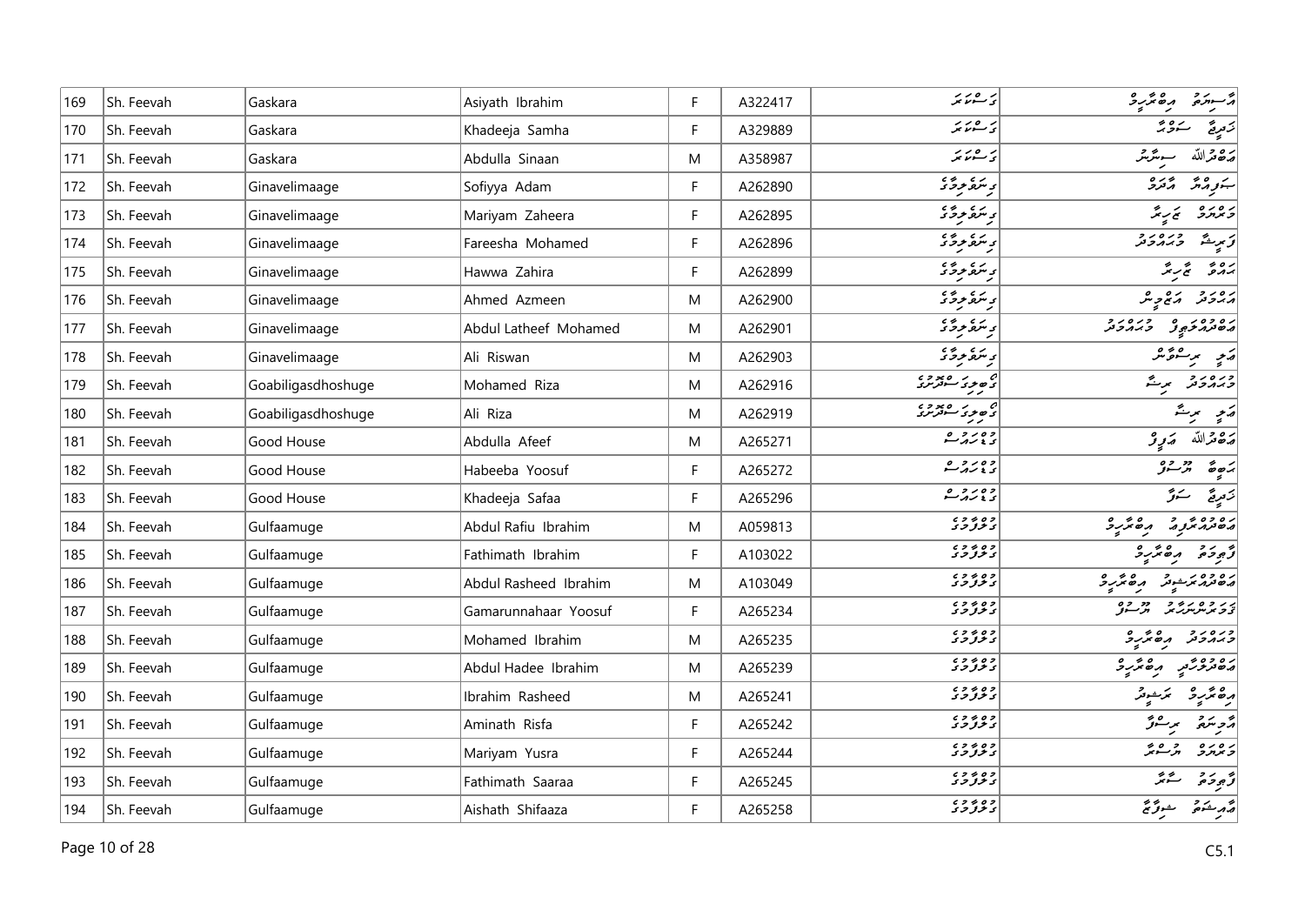| 195 | Sh. Feevah | Gumreege        | Ibrahim Mohamed        | M  | A120161 | وه<br>  د حر مړند                 | و ر ه ر و<br>تر پر پر تر<br>رەپزىر<br>س    |
|-----|------------|-----------------|------------------------|----|---------|-----------------------------------|--------------------------------------------|
| 196 | Sh. Feevah | Haasil          | Ahmed Waseem           | M  | A119817 | ر<br>پر سوپر                      |                                            |
| 197 | Sh. Feevah | Habarumaage     | Mariyam Shaeera        | F. | A044713 | ر ر د » ،<br>ره برو د             | رەرە شەرىر                                 |
| 198 | Sh. Feevah | Habarumaage     | Mohamed Musthofa       | M  | A105040 | ر ر د » ،<br>ره برو د             | د په دور<br>و ر ه ر د<br><i>و بر</i> پر تر |
| 199 | Sh. Feevah | Habarumaage     | Ahmed Adil             | M  | A264229 | ر ر د » ،<br>ره برو د             | رەر ئەربى                                  |
| 200 | Sh. Feevah | Hawaa           | Shaheema Mohamed       | F  | A265648 | رپچ                               | و رە ر د<br>تر پر تر تر<br>  شەرىر ئ       |
| 201 | Sh. Feevah | Hawaa           | Mariyam Shihama        | F  | A265652 | رپچ                               | ر ه ر ه<br><del>و</del> بربرو<br>شەرگە گ   |
| 202 | Sh. Feevah | Hazaaree        | Khadheeja Adam         | F  | A263795 | ئەتچ پىيە                         | ەرگەر<br>ترىرى<br>ئ                        |
| 203 | Sh. Feevah | Hazaaree        | Aminath Shakeela       | F  | A264972 | ئر پچ میر                         | ۇ ئەسكە ئەر                                |
| 204 | Sh. Feevah | Hazaaree        | Mariyam Sakeela        | F  | A264981 | ئەتچ پىر                          | ر ه ر ه<br>و بربرو<br>سەرىۋ                |
| 205 | Sh. Feevah | Hazaaree        | Haleemath Sama         | F  | A264986 | ئەتچ پىيە                         | ستریخ<br>برَجِرة و                         |
| 206 | Sh. Feevah | Heylhi          | Ahmed Naseer           | M  | A063887 | امير<br>——                        | ەرە ئەرە ئىسبە                             |
| 207 | Sh. Feevah | Heylhi          | Saeedha Ali            | F  | A264767 | ان<br>سنبر<br>—                   | سکھیدی کھاتی                               |
| 208 | Sh. Feevah | Heylhi          | Aishath Zayaan         | F  | A264935 | امي<br>سيم                        | مەر شەرق سى ئارلىر                         |
| 209 | Sh. Feevah | Heylhi          | Mohamed Nashath        | M  | A264937 | ار<br>سر<br>—                     | وره رو برشورو<br><i>و برو د</i> ر برشوره   |
| 210 | Sh. Feevah | Heylhi          | Ahmed Yazhan Salih     | M  | A358912 | ائى<br>سىر                        | رەر دېرە دەپ كەندى.<br>مەردىن مەيزىش سۇمەر |
| 211 | Sh. Feevah | Heylhi          | Mohamed Yazdhan Solih  | M  | A407439 | ائى<br>ج                          | ورەر د رەپەر<br>دىرمەدىر مەيزىر جۇير       |
| 212 | Sh. Feevah | Hirundhumaage   | Fathimath Ali          | F. | A262027 | ر پر سرچرۍ<br>بر <i>پر سرچر</i> ۍ | اقهوده الأمج                               |
| 213 | Sh. Feevah | Hirundhumaage   | Mohamed Ibrahim Waheed | M  | A262036 | ر پر سرپر دی                      |                                            |
| 214 | Sh. Feevah | Hirundhumaage   | Abdulla Raoof          | M  | A262038 | به تر سرچرۍ کا                    | مَدْهِ قَدْ اللّهِ مَحْمَدُو               |
| 215 | Sh. Feevah | Hithaffinivaage | Jameela Hassan         | F  | A265403 | ىرە دېۋىرە ئ <sup>ە</sup> ئ       | ت <sub>ە جو</sub> ى كەسكەر                 |
| 216 | Sh. Feevah | Hithaffinivaage | Fathimath Neena        | F  | A265407 | رەۋە بېرىدى<br>ب                  | قەم ئەس ئىس                                |
| 217 | Sh. Feevah | Hithaffinivaage | Mohamed Siyaaz         | M  | A265408 | رە دېر موركى<br>ر                 | وره رو ده<br>وبرود سهری                    |
| 218 | Sh. Feevah | Hithaffinivaage | Aminath Niusha         | F. | A265410 | رىرە بويىدۇ ئ                     | أأوسكو سيدشأ                               |
| 219 | Sh. Feevah | Hithaffinivaage | Ishaaq Ibrahim         | M  | A333521 | رېږو پېږي                         | ارجعيتي<br>ەرھەترىر <sup>ى</sup>           |
| 220 | Sh. Feevah | Hiyaleege       | Hussain Moosa          | M  | A100930 | ر پر پور<br>ر                     | برسكر متراميح المحر المتكر                 |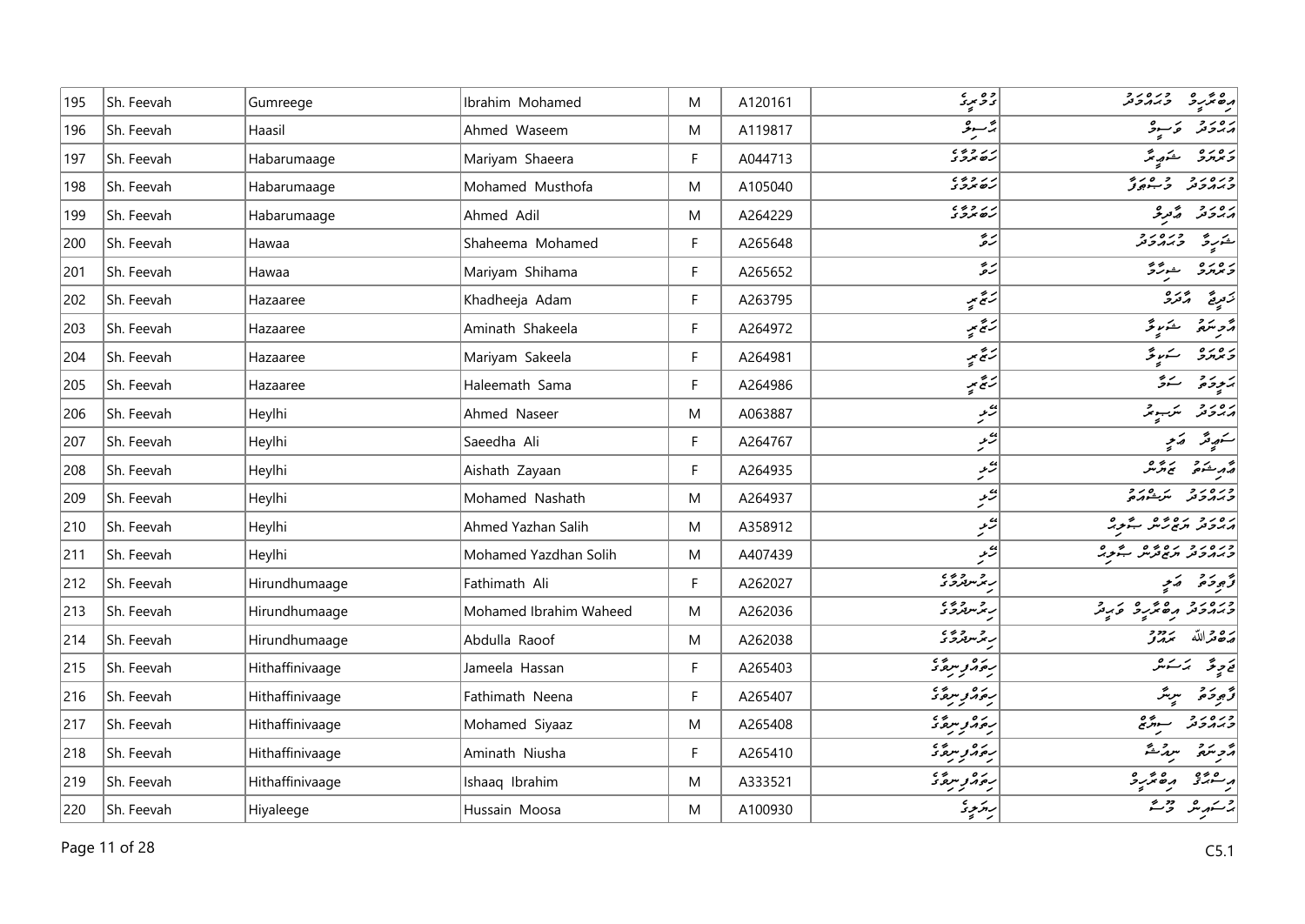| 221 | Sh. Feevah | Iramaage          | <b>Ahmed Manik</b>     | M  | A101874 | د برو ،<br>د برژ د             | پروژو سرچ                                         |
|-----|------------|-------------------|------------------------|----|---------|--------------------------------|---------------------------------------------------|
| 222 | Sh. Feevah | Iramaage          | Agleema Abdulla Saleem | F  | A265432 | و پروی                         | أروجة وكافدالله سوجة                              |
| 223 | Sh. Feevah | Iramaage          | Mariyam Abdulla Saleem | F. | A265460 | بر پرې                         | دەرە رەمزاللە سەرە                                |
| 224 | Sh. Feevah | Iramaage          | Hassan Abdulla Saleem  | M  | A265472 | ويزدى                          | بريده ره والله سكود                               |
| 225 | Sh. Feevah | Iramaage          | Hussain Saleem         | M  | A265479 | اربرية                         | يز سەر شەھ بەر ئەر                                |
| 226 | Sh. Feevah | Jaburoalumaage    | Ramiza Ahmed           | F  | A264951 | پر وہ وی ۽<br>  پئ سرھ بر وي   | ترویخ مرود و                                      |
| 227 | Sh. Feevah | Jamsareeruge      | Sobeeha Mohamed        | F  | A011316 | ئەۋسە يېرىرى<br>               | پژور دره د د                                      |
| 228 | Sh. Feevah | Jamsareeruge      | Abdulla Naseer         | M  | A040429 | پر <i>9 سے پر پر ج</i>         | مَدْهُ مَّدَاللَّهُ سَرَجِعَهُ                    |
| 229 | Sh. Feevah | Jamsareeruge      | Najma Mohamed          | F  | A098448 | ئەۋسە پرىرى                    | ىر و بە<br>سرچ تر<br>و ره ر د<br><i>د ب</i> رگرمر |
| 230 | Sh. Feevah | Jamsareeruge      | Khadeeja Ibrahim       | F  | A144951 | ئەۋسە يېرىرى<br>               | تَامِيعٌ مِنْ الْمَحْرِ وَ                        |
| 231 | Sh. Feevah | Jamsareeruge      | Asima Mohamed          | F. | A264722 | ئەۋسە پەيرى                    | و رە ر د<br><i>د بر</i> گرىز<br>رمسر              |
| 232 | Sh. Feevah | Janbuge           | Aminath Abdul Rahman   | F. | A106600 | ر ۵ ۶ ء<br>قع سرچ <sub>ک</sub> | ره وه ره ده.<br>په ه تر پر برگ<br>ړ ځې شرچ        |
| 233 | Sh. Feevah | Janbuge           | Ahusan Fareed          | M  | A264883 | ر ۵ ۶ ء<br>قع سر <i>ھ ی</i>    | پره په عربه تر مړينه                              |
| 234 | Sh. Feevah | Janbuge           | Aishath Sudha          | F  | A264887 | ر ه و ء<br>قع سرگان            | وگهر شوه در سورتر<br>درگر مسئور                   |
| 235 | Sh. Feevah | Javaahiru Vaadhee | Zareena Ibrahim        | F. | A263272 | ئەڭرىر ئەر                     | غېږېتىن مەھىتىر د                                 |
| 236 | Sh. Feevah | Javaahiru Vaadhee | Asma Ibrahim           | F  | A263277 | ئەقرىر ترقەمر                  | ە ھەمرىر 2<br>بەھەمرىر 2<br>رَ شرتر               |
| 237 | Sh. Feevah | Javaahiru Vaadhee | Aminath Muna           | F  | A263287 | ئے قرىر ترقى مىر               | ړٌ د سره د شر                                     |
| 238 | Sh. Feevah | Javaahiru Vaadhee | Mariyam Ibrahim        | F. | A263296 | ئے قریر ترقی میں               | במתכ תפתיק                                        |
| 239 | Sh. Feevah | Javaahiru Vaadhee | Hussain Saamir         | M  | A263302 | ئەقرىر قرقرىيە                 | يز سكر مثل المستجور محمد                          |
| 240 | Sh. Feevah | Javaahiru Vaadhee | Aishath Shiuny         | F  | A263317 | پر گرېرگە تېر                  | $rac{2}{3}$<br>$rac{4}{3}$<br>شور سر<br>سر        |
| 241 | Sh. Feevah | Kaaminee Villa    | Ali Shareef            | M  | A119861 | ر<br>مرسور محر<br>مرسم مر      | أەكىم ئىسكىرى                                     |
| 242 | Sh. Feevah | Kaaminee Villa    | Mohamed Adam           | M  | A264892 | مۇجەسىرى<br>سىر ئەس            | وره رو په ره<br><i>وبرو</i> ونړ م <i>ې</i> ترو    |
| 243 | Sh. Feevah | Kaaminee Villa    | Zainab Hussain         | F  | A264896 | مۇجەس <sub>ى</sub> رى<br>س     | تمريخ بمسكر مثر                                   |
| 244 | Sh. Feevah | Kaaminee Villa    | Aminath Mohamed        | F  | A264901 | نڈر میں دیگر<br>مزید م         | 21012 2124                                        |
| 245 | Sh. Feevah | Kaaminee Villa    | Fathimath Sifa         | F  | A264904 | نڈر میں پر<br>مزم              | قەبەدە سىرقە                                      |
| 246 | Sh. Feevah | Kaaminee Villa    | Hassan Ashraf          | M  | A264916 | ر پاڻو پيري په دي.<br>س        | برستره برعامره                                    |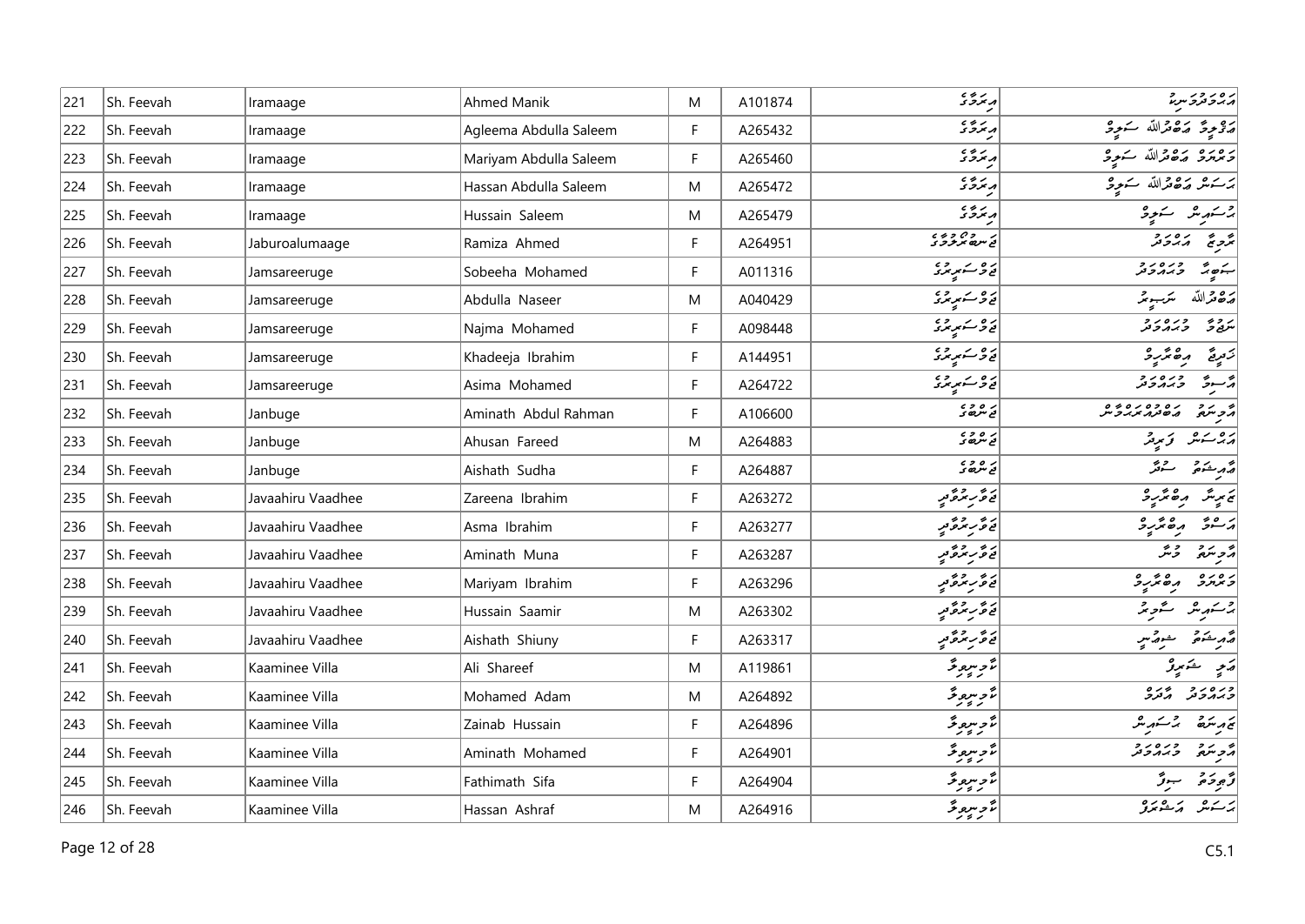| 247 | Sh. Feevah | Kaaminee Villa    | Khadheeja Visaama      | F           | A264927 | ا ت <sup>م</sup> حر سره محر<br>المس <u>ر مور</u> | تزمرقے ویسٹونخ                                                |
|-----|------------|-------------------|------------------------|-------------|---------|--------------------------------------------------|---------------------------------------------------------------|
| 248 | Sh. Feevah | Kalhuvakaruge     | Abdul Samad Ibrahim    | M           | A034989 | ر ور ر و ،<br>ما نره ما بود                      | 1020 117 0201                                                 |
| 249 | Sh. Feevah | Kalhuvakaruge     | Fathimath Siuma        | F           | A262933 | ر د ر ر د ،<br>با نده ما بود                     | $rac{2}{3}$ $rac{2}{3}$ $rac{2}{3}$                           |
| 250 | Sh. Feevah | Kalhuvakaruge     | Mohamed Majid          | M           | A263255 | ر ور ر و ،<br>ما نوء ما موی                      | ورەر د ئې تر                                                  |
| 251 | Sh. Feevah | Kalhuvakaruge     | Ameena Adam            | F           | A263796 | ر د ر ر د ،<br>ما نده ما موی                     | ړ په په پره                                                   |
| 252 | Sh. Feevah | Kalhuvakaruge     | Aishath Sameena        | F           | A263812 | ر ور ر د ،<br>ما نونو ما موی                     | و من ديگر ديگر<br>مريد ديگر                                   |
| 253 | Sh. Feevah | Kalhuvakaruge     | Ali Firuzul            | M           | A346393 | ر ور ر و ،<br>ما نوبو ما موی                     | أقهم ويرجى                                                    |
| 254 | Sh. Feevah | Kanmatheege       | Mohamed Arshad         | ${\sf M}$   | A262458 | ر ۵ ر می<br>ما مر <sub>کز مو</sub> ر             | ورەرو رەپرو<br><i>دىدە</i> وتر مەرشى                          |
| 255 | Sh. Feevah | Kashimaage        | Mohamed Thohir         | ${\sf M}$   | A043142 | ر<br>مأموقری                                     | وره د و ور                                                    |
| 256 | Sh. Feevah | Kashmeeru Vaadhee | Ahmed Waseem           | M           | A034461 | ئەشقۇ برۇ تېر                                    | $\frac{1}{2}$                                                 |
| 257 | Sh. Feevah | Kashmeeru Vaadhee | Ali Gasim              | M           | A262872 | ئەشقۇ برۇ تېر                                    | ەكىيە ئۇسىۋ                                                   |
| 258 | Sh. Feevah | Kashmeeru Vaadhee | Fathimath Abdul Rahman | F           | A262875 | ئەشھۇ برۇ تېر                                    | ره وه ره <i>و و</i><br>پره <i>تر پر پ</i> ر تر س<br>و څې پر د |
| 259 | Sh. Feevah | Kashmeeru Vaadhee | Aminath Ageela         | $\mathsf F$ | A262879 | ر<br>برڪو پروڻو                                  | أأرجع أأتوقح                                                  |
| 260 | Sh. Feevah | Kashmeeru Vaadhee | Ibrahim Mauroof        | ${\sf M}$   | A262880 | ئەشقۇ برۇ تېر                                    |                                                               |
| 261 | Sh. Feevah | Kashmeeru Vaadhee | Abdulla Ageel          | ${\sf M}$   | A262881 | ر<br>سن المستوفر مركز موسيق<br>مستقبل المستقبل   | ح صحرالله حريبي فر                                            |
| 262 | Sh. Feevah | Kashmeeru Vaadhee | Adam Azuhan            | M           | A262885 | ر<br>سن المستوسم مركز من                         | وره پروو و<br>م <i>حرو م</i> غر <i>ت</i> س                    |
| 263 | Sh. Feevah | Kenereege         | Ibrahim Rafeeu         | M           | A001805 | ع مگر پر <sup>ج</sup>                            | رە ئرىر ئىرىمى                                                |
| 264 | Sh. Feevah | Kenereege         | Ali Rasheed Hassan     | M           | A047072 | ع مثر پر <sup>ج</sup>                            | أەي الارجىلىقى كارىكەش                                        |
| 265 | Sh. Feevah | Kenereege         | Hassan Hussain Mohamed | M           | A068617 | ې مه پېړۍ<br>مرس                                 | ي کيمر جي کيمر د ده د و                                       |
| 266 | Sh. Feevah | Kenereege         | Saadha Hassan          | F           | A132802 | ې م <sub>حرمو</sub> ي<br>مړينې                   | سەر ئەسىر ئەسكەش                                              |
| 267 | Sh. Feevah | Kenereege         | Ibrahim Hassan         | ${\sf M}$   | A264237 | ى ئەرىرى<br>مامىرىمورى                           |                                                               |
| 268 | Sh. Feevah | Kenereege         | Nazima Hassan          | F           | A264246 | ع متر پر <sup>ج</sup>                            | <i>سَّمْوِدُ</i> يَاسَسْ                                      |
| 269 | Sh. Feevah | Kenereege         | Mohamed Saamy          | ${\sf M}$   | A264272 | ى<br>ئامىرىيەتى                                  | ورەرو گو                                                      |
| 270 | Sh. Feevah | Kenereege         | Ali Shaam              | ${\sf M}$   | A332039 | ع مگر پر <sup>ج</sup>                            | $rac{1}{2}$                                                   |
| 271 | Sh. Feevah | Kerafaa Villa     | Mareena Hassan         | F           | A333637 | اء ئرۇ <sub>ھر</sub> ۇ                           | كالمحامر مركب بركت مكر                                        |
| 272 | Sh. Feevah | Kudhifaiyge       | Khadheeja Mohamed      | F           | A054341 | ا تەمرى <i>ق ق</i>                               | زَمرِيحَ وَيَرَهُ وَ                                          |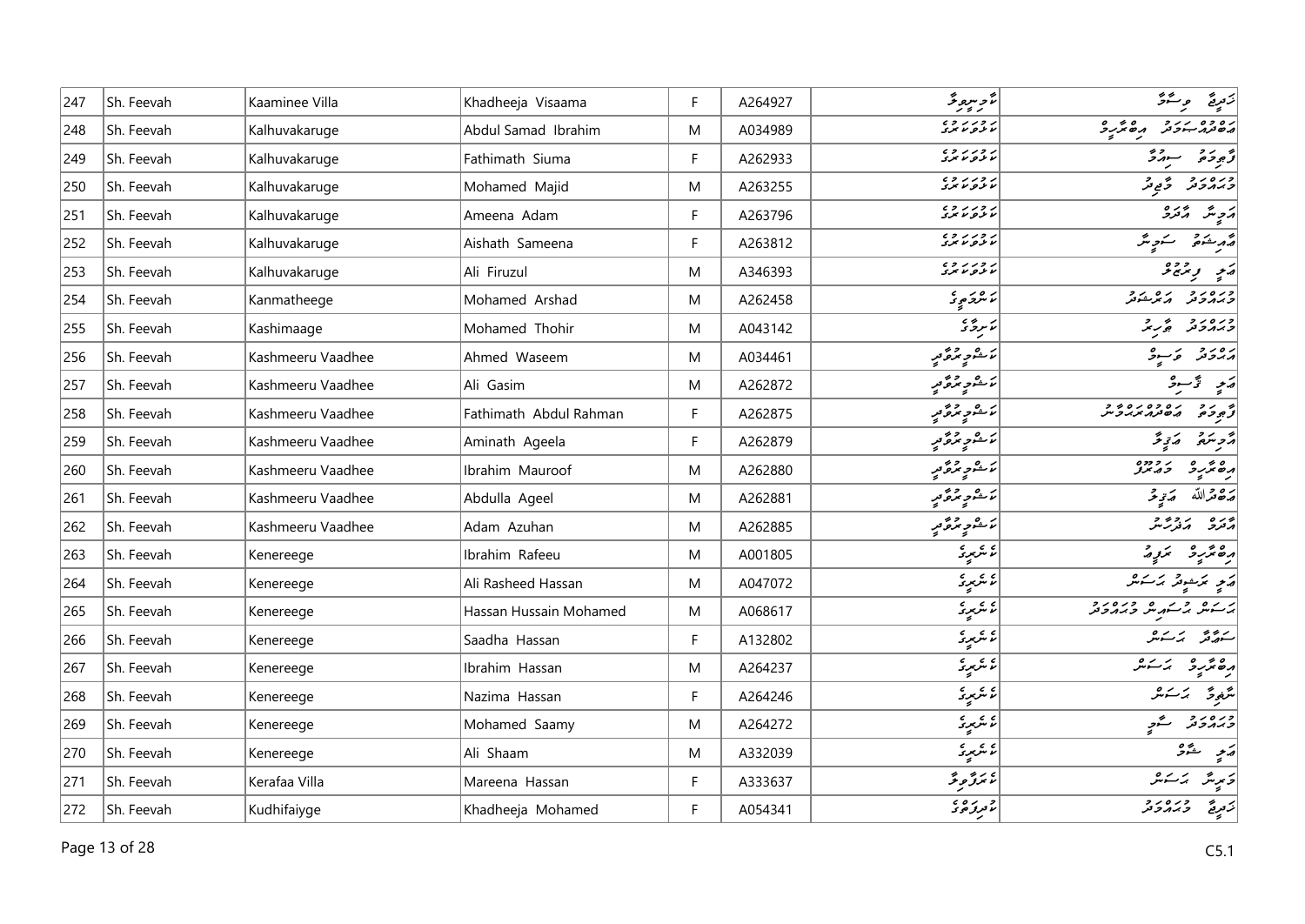| 273 | Sh. Feevah | Kudhifaiyge    | Mariyam Riksha Ibrahim | F  | A264823 | ژمروځ د                     | دەرە برىك رەئزرو                                                         |
|-----|------------|----------------|------------------------|----|---------|-----------------------------|--------------------------------------------------------------------------|
| 274 | Sh. Feevah | Kudhiraiymaage | Ali Shareef            | M  | A312013 | <br>  پېښمونځ د             | ړې خوړ ک                                                                 |
| 275 | Sh. Feevah | Kunnaarumaage  | Aminath Waheeda        | F  | A009601 | د ه و و و و<br>ما مرمربرو د | أأرسوه                                                                   |
| 276 | Sh. Feevah | Kunnaarumaage  | Shareefa Mohamed       | F  | A265159 | و ه په وه و<br>ما سرسرپرو د | و ره ر د<br><i>د ب</i> رگرفر<br>  شەموتر                                 |
| 277 | Sh. Feevah | Kunnaarumaage  | Ahmed Ashjau Abdulla   | M  | A265224 | و ه پر و د ،<br>د سرسربرو د | ره رو بر مرو بر و دالله                                                  |
| 278 | Sh. Feevah | Kuri           | Abdul Rasheed          | M  | A077529 | تتمبر                       | ره وه بر شوتر<br>د کافرو تر شوتر                                         |
| 279 | Sh. Feevah | Kuri           | Majeedha Hassan        | F  | A262912 | د<br>موس                    | كالتومي كالمسكس                                                          |
| 280 | Sh. Feevah | Kuri           | Fathimath Najudha      | F  | A358981 | د<br>ما مو                  | توالم والمحمد المتعادية                                                  |
| 281 | Sh. Feevah | Liboamaage     | Aminath Abdul Rahman   | F. | A265396 | جەمى                        | د ده ده ده ده ده و                                                       |
| 282 | Sh. Feevah | Light Grey     | Mohamed Hussain        | M  | A263853 | تر ده ه د .<br>تر د ه د بر  | ورەرو ورىدىگ                                                             |
| 283 | Sh. Feevah | Light Grey     | Fathimath Mohamed      | F  | A263854 | تزرع وميمر                  | و ره ر د<br><i>و پ</i> رو تر<br>وٌجوحه                                   |
| 284 | Sh. Feevah | Light Grey     | Aminath Inasha         | F  | A263860 | تر ده ۵ در<br>تر در ه د تر  | أأدبتكم وبترك                                                            |
| 285 | Sh. Feevah | Light Grey     | Mariyam Safeena        | F  | A263861 | ىر مەم»<br>مۇمرغۇ ئىر       | ر ه ر ه<br>د بربرو<br>سەر بىگە                                           |
| 286 | Sh. Feevah | Light Grey     | Haleemath Inasa        | F  | A263862 | تر ده ه د پر<br>تر د هو تر  | ر <i>زودة وبترت</i>                                                      |
| 287 | Sh. Feevah | Light Grey     | Ali Shaahin            | M  | A263864 | تر ده ه د .<br>تر د ه د تر  | ړې شرید<br>مخ                                                            |
| 288 | Sh. Feevah | Maakoni        | Ali Shareef            | M  | A262464 | و په هېد<br>د ت             | ر<br>د چې ستاننې                                                         |
| 289 | Sh. Feevah | Meenaazu       | Nashiya Mohamed        | F. | A138953 | جريثر                       | و ره ر د<br>تر پر پر تر<br>مترسفيوتر                                     |
| 290 | Sh. Feevah | Meenaazu       | Mohamed Ahmed          | M  | A261986 | جريثر                       | ورەر دەرد<br><i>ج</i> ىرمەتر مەركىر                                      |
| 291 | Sh. Feevah | Meenaazu       | Khadeeja Ibrahim       | F  | A261990 | حريثرنج                     | تزميعٌ و صحر و                                                           |
| 292 | Sh. Feevah | Meenaazu       | Fathimath Mohamed      | F. | A261991 | حريثرج                      | و رە ر د<br>تر پر تر تر<br>ۇ بوزىر                                       |
| 293 | Sh. Feevah | Meenaazu       | Nashida Mohamed        | F  | A261993 | جريثر                       | و ره ر و<br><i>و ټ</i> ه <del>و</del> تر<br>س <sup>ر</sup> گرىشوتىر<br>م |
| 294 | Sh. Feevah | Meenaazu       | Aminath Zeeniya        | F  | A262020 | حرمثر مح                    | أأزجر سكرة والمحاسرة المحمد                                              |
| 295 | Sh. Feevah | Moonimaage     | Mohamed Moosa          | M  | A098669 | دو په په<br>د سرچنې         | دومعه<br>و ر ه ر د<br>تر پر تر تر                                        |
| 296 | Sh. Feevah | Moonimaage     | Fathimath Adam         | F  | A262867 | חי<br>כ"יקב"ז               | ا تو بر در<br>ا<br>پر ہ<br>مرکز                                          |
| 297 | Sh. Feevah | Moonimaage     | Mariyam Madheeha       | F. | A262869 | דב ייקב ב                   | ر ه ر ه<br>د بربرد<br>ئە تور <sup>ى</sup> ر<br>ئە                        |
| 298 | Sh. Feevah | Muringu        | Shameema Adam          | F  | A265034 | وتمرسر                      | شَرِوِدٌ أَيْرُو                                                         |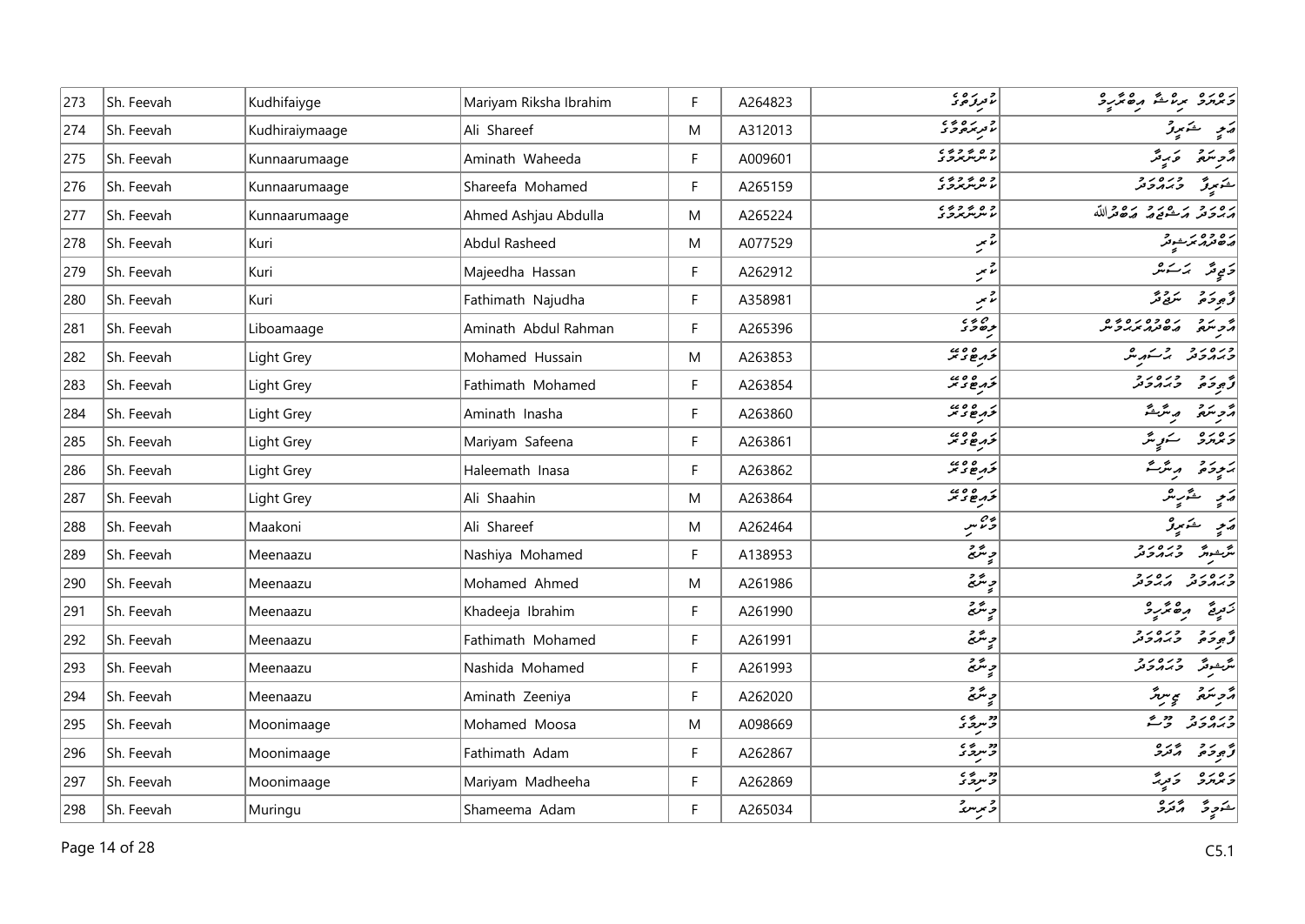| 299 | Sh. Feevah | Muringu       | Abdul Rahman Hassan | M         | A265401 | ومرسر                  | رە دەرەپ برىكى                                         |
|-----|------------|---------------|---------------------|-----------|---------|------------------------|--------------------------------------------------------|
| 300 | Sh. Feevah | Muringu       | Aminath Saiga       | F         | A265414 | وتمرسر                 | مەدبىرە بەلگە                                          |
| 301 | Sh. Feevah | Musthareege   | Ahmed Riza          | M         | A068932 | <br> 3سنعونبری         | رەرد برگ                                               |
| 302 | Sh. Feevah | Musthareege   | Hassan Ahmed        | M         | A265558 | د ه هم مړي<br>د سومبري | ير سەھ بەر ئەر ئىر                                     |
| 303 | Sh. Feevah | Musthareege   | Mohamed Arif        | M         | A265567 | ژ هو پرې<br>  ژ شو پرې | ورەر دىر                                               |
| 304 | Sh. Feevah | Musthareege   | Mariyam Leeza       | F         | A265581 | د هم پرې<br>د سوړس     | د بر پر موبح                                           |
| 305 | Sh. Feevah | Musthareege   | Abdulla Sinaah      | M         | A265583 | د همه بر <sub>ی</sub>  | ەھىراللە<br>سەمئرىر                                    |
| 306 | Sh. Feevah | Musthareege   | Ali Rifaaz          | ${\sf M}$ | A265584 | د صمر مر <sub>ي</sub>  | ړې بروځ<br>مړينې                                       |
| 307 | Sh. Feevah | Muthee        | Salma Mohamed       | F         | A150138 | ترمج                   | سەۋە<br>و ره ر د<br>تر <i>پر</i> وتر                   |
| 308 | Sh. Feevah | Muthee        | Nasreena Ibrahim    | F         | A158711 | و<br>حرمج              | برە ئۆرۈ<br>ىئرىش <sub>ىم</sub> ىدىگە                  |
| 309 | Sh. Feevah | Nafaa         | Fathimath Rameeza   | F.        | A011310 | سَرَدٌ                 | ۇ بوخ تو<br>ىمەحرىقى                                   |
| 310 | Sh. Feevah | Nafaa         | Ali Shareef         | M         | A046575 | سَرَدٌ                 | ړې خوړ و                                               |
| 311 | Sh. Feevah | Nasa          | Abdulla Shareef     | M         | A054386 | ىئرىشە                 | 205 مرالله<br>شەمرىژ                                   |
| 312 | Sh. Feevah | Nasa          | Shameema            | F         | A141335 | ىئرىئە                 | ے پارچ<br>مشاہ پارچ                                    |
| 313 | Sh. Feevah | Nasa          | Fathimath Shazla    | F         | A264924 | مترسته                 | و پر د<br>شەڭ گە                                       |
| 314 | Sh. Feevah | Nasa          | Mariyam Sheeneez    | F         | A264932 | ىئرىشە                 | ر ه ر ه<br><del>د</del> بربرگ<br>شوسرچ<br><u>==</u> == |
| 315 | Sh. Feevah | <b>Nectar</b> | Fathmath Eemaan     | F         | A265022 | ی <i>0 کے ب</i> ر      | ومجوحة مرمحيثر                                         |
| 316 | Sh. Feevah | Neel Villa    | Mohamed Manik       | M         | A112092 | سروگروگر               | כנסנכנק<br>כממכנקפית                                   |
| 317 | Sh. Feevah | Neel Villa    | Shameema Adam       | F         | A263799 | ىبرىۋىرگە              | پەر ە<br>مەنزۈ<br> شَدَرٍ رُّ                          |
| 318 | Sh. Feevah | Neel Villa    | Aminath Sara        | F         | A263813 | سرچە ئە                | ۇ يەسى ئىگە                                            |
| 319 | Sh. Feevah | New Victory   | Hassan Gasim        | M         | A264992 | مبرزه براء بر          | ير سكانكر التج سادى                                    |
| 320 | Sh. Feevah | New Victory   | Shameema Ali        | F         | A264995 | مبرقر ورثاء سير        | شكورة الكعي                                            |
| 321 | Sh. Feevah | New Victory   | Ali Naeem           | M         | A265006 | مبرقر عريقاتيم         | أەي سەرد                                               |
| 322 | Sh. Feevah | New Victory   | Mariyam Maimoona    | F         | A265008 | سرقر ورثاغ بر          | גם גם גרבית                                            |
| 323 | Sh. Feevah | New Victory   | Mohamed Hassan      | M         | A265010 | مبرقر عريقاتيم         | ورەرو ئەسەر                                            |
| 324 | Sh. Feevah | Niumath       | Ali Hassan          | M         | A070640 | سردره                  | أقذمي المرسكوهر                                        |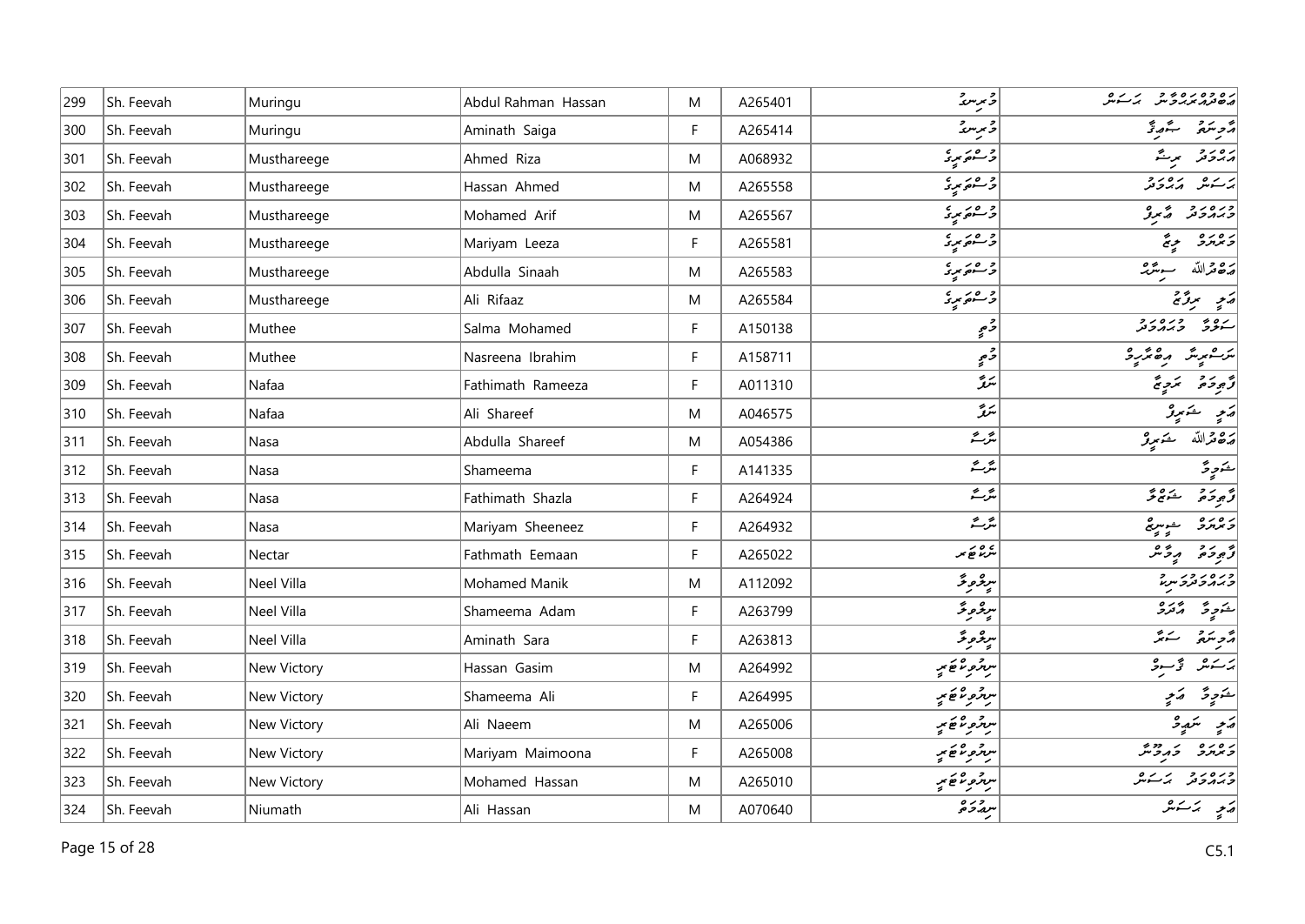| 325 | Sh. Feevah | Niumath      | Fathimath Aseema         | F  | A263285 | سردره                                                                                            | أوالمحافظ وأسبوهم                                |
|-----|------------|--------------|--------------------------|----|---------|--------------------------------------------------------------------------------------------------|--------------------------------------------------|
| 326 | Sh. Feevah | Niumath      | Muruthala Mufeed         | M  | A263309 | اسمەدە                                                                                           | و وړ ځه وړ تر                                    |
| 327 | Sh. Feevah | Niumath      | Mohamed Inaan            | M  | A358966 | سروره                                                                                            | כנסגב הייתול                                     |
| 328 | Sh. Feevah | Oivaali      | Shamsunnisa              | F  | A103764 | وترمرغر                                                                                          | أخوفر سوره سربه                                  |
| 329 | Sh. Feevah | Oivaali      | Mohamed Hassan           | M  | A103765 | ة مرءً مو                                                                                        | ورەرو ئەسەر                                      |
| 330 | Sh. Feevah | Oivaali      | Aishath Seeza            | F  | A152283 | بر<br>مرموعر                                                                                     | وگەرىشىمۇ سىدىئى                                 |
| 331 | Sh. Feevah | Oivaali      | Aminath Mausooma         | F. | A264264 | بز بر ځ مر<br>م                                                                                  | أروسي والمسترد                                   |
| 332 | Sh. Feevah | Oivaali      | Ahmed Naufal             | M  | A264274 | بزروع                                                                                            | رەر دىرەرە<br>مەردىس شمىرى                       |
| 333 | Sh. Feevah | Ok           | Abdulla Ali              | M  | A075701 | ەر<br>مەن                                                                                        | پر <b>ە</b> تراللە كەمچ                          |
| 334 | Sh. Feevah | lok          | Ahmed Rizhan Abdulla Ali | M  | A265317 | $\overline{\mathcal{L}}$                                                                         | رەرو برى ئىر مەدرالله مكر                        |
| 335 | Sh. Feevah | Ok           | Ashfa Abdulla            | F. | A414869 | $\mathcal{L}$                                                                                    | مَشْعَوَّ مَصْحَرَاللَّه                         |
| 336 | Sh. Feevah | Orchidmaage  | Abdul Aleem Aboobakuru   | M  | A005551 | $\begin{bmatrix} 1 & 1 & 1 & 1 \\ 1 & 1 & 1 & 1 \\ 1 & 1 & 1 & 1 \\ 1 & 1 & 1 & 1 \end{bmatrix}$ | גם כם גדר ברי בר                                 |
| 337 | Sh. Feevah | Orchidmaage  | Khadheeja Moosa          | F  | A138775 | ەر دەر<br>مەددى                                                                                  | أزبرج ويمتح                                      |
| 338 | Sh. Feevah | Orchidmaage  | Abdulla Fazeel           | M  | A141578 | ه وه و<br>د مو و و د                                                                             | 50 مرالله ترىي                                   |
| 339 | Sh. Feevah | Penzeemaage  | Zuhura Adam              | F  | A262446 | و هېږي ځ <sup>ي</sup>                                                                            | و و په په دره<br>پن کرمنگ مرکزو                  |
| 340 | Sh. Feevah | Penzeemaage  | Ali Mohamed              | M  | A264322 | ې مر <sub>مو</sub> په <sup>ه</sup>                                                               |                                                  |
| 341 | Sh. Feevah | Raiyvilaage  | Ali Riza                 | M  | A162884 | ر ه<br>بر <sub>گ</sub> ور پژی                                                                    | أركمني المرسكة                                   |
| 342 | Sh. Feevah | Raiyvilaage  | Mohamed Ali              | M  | A262854 | برە و ۋ ئ                                                                                        | ورەر دىر                                         |
| 343 | Sh. Feevah | Raiyvilaage  | Abdulla Riza             | M  | A262864 | ره<br>مر <sub>حوم</sub> ونړ                                                                      | <mark>بر22</mark> الله<br>سر میگر                |
| 344 | Sh. Feevah | Raiyvilaage  | Ahmed Riza               | M  | A262865 | ر ه<br>برگوموڅر                                                                                  | رەرو برگ                                         |
| 345 | Sh. Feevah | Rankokaage   | Abdul Nasir Ali          | M  | A265635 | ر ٥ پر <u>دی</u><br>بر سربر رک                                                                   | גם כם מהיות הת                                   |
| 346 | Sh. Feevah | Rankokaage   | Ahmed Nasir              | M  | A265642 | ر ٥ پر <i>٤ ٥</i><br>بر سربر ر                                                                   | رەرو شەر                                         |
| 347 | Sh. Feevah | Reedhoomaage | Ibrahim Waseem           | M  | A074183 | ود در د<br>مونترنژ د                                                                             |                                                  |
| 348 | Sh. Feevah | Reedhoomaage | Mohamed Ahmed            | M  | A125558 | ود د د<br>مړندگر د                                                                               | ورەر دەردە<br><i>دى</i> رمەنز <mark>م</mark> ىرى |
| 349 | Sh. Feevah | Reedhoomaage | Shareefa Ibrahim         | F. | A263780 | ود در د<br>مونترنژ د                                                                             | ىشەمبەرىگە<br>ئە<br>ەرھەترىرى<br>رەھىترىرى       |
| 350 | Sh. Feevah | Reedhoomaage | Ali Rasheed              | M  | A263784 | دده و<br>موترژ و                                                                                 | كالمح المخاطر وكالمحر                            |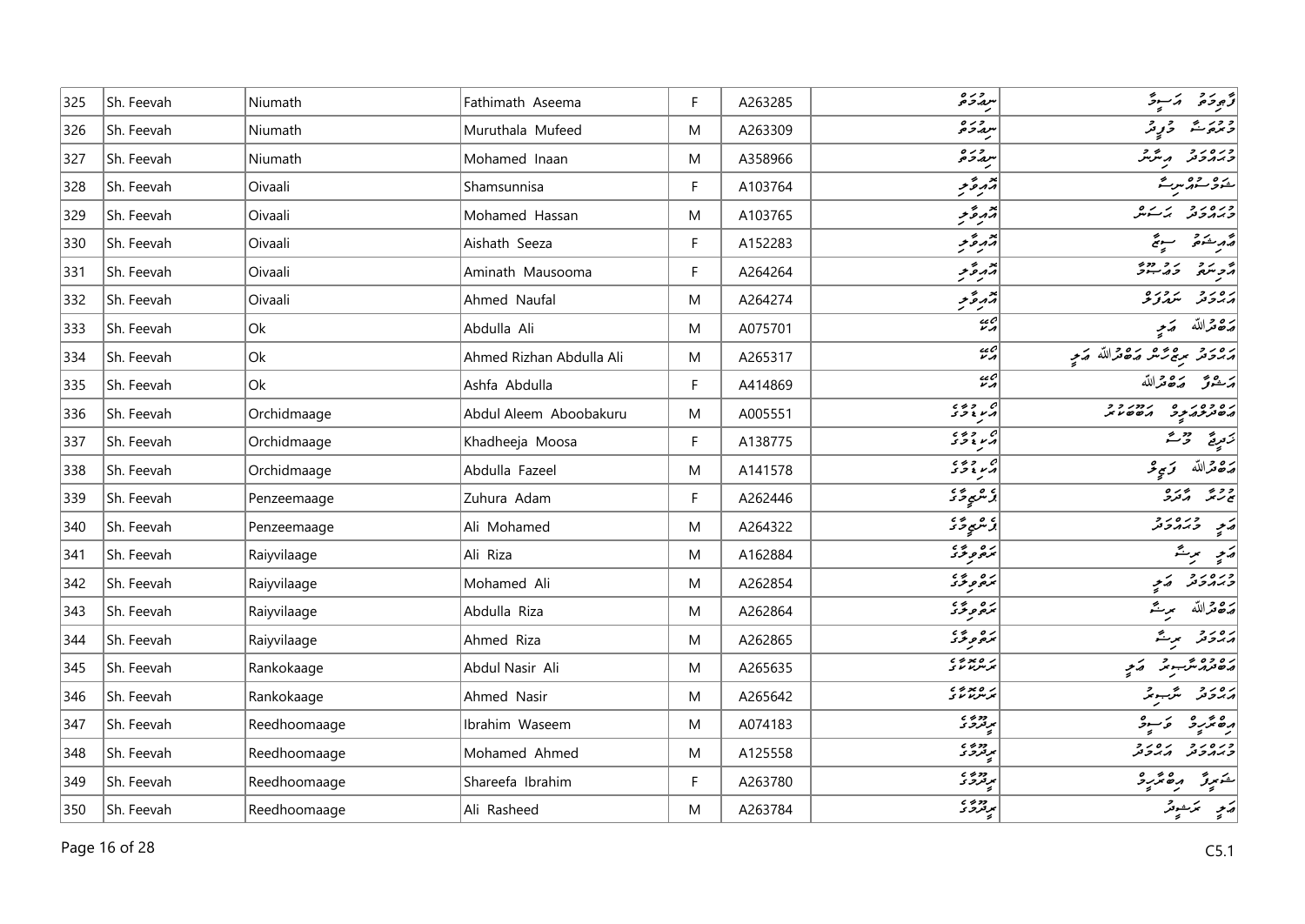| 351 | Sh. Feevah | Reedhoomaage    | Abdulla Mohamed      | M  | A373538 | دوره و<br>موترو و                 | ەھەتراللە<br>و ره ر و<br><i>د ب</i> رگرفر                                                                                |
|-----|------------|-----------------|----------------------|----|---------|-----------------------------------|--------------------------------------------------------------------------------------------------------------------------|
| 352 | Sh. Feevah | Roashaneege     | Ali Zuhoor           | M  | A072555 | ترىشەسرى                          | پر دور د                                                                                                                 |
| 353 | Sh. Feevah | Roashaneege     | Hassan Abdul Rahman  | M  | A265319 | ترڪسري<br>ترڪسپريز                | ر ده ده ده ده ده و                                                                                                       |
| 354 | Sh. Feevah | Roashaneege     | Haseebath Ibrahim    | F. | A265322 | ە<br>ئىرىشەس <sub>ى</sub> رى      | دە ئەرىج<br>برسوءة                                                                                                       |
| 355 | Sh. Feevah | Roashaneege     | Mariyam Salmeena     | F. | A265327 | م<br>ترشه سره<br>په               | ر ه ر ه<br><del>و</del> بوبرو<br>سەۋى <sub>چە</sub> ئىگە                                                                 |
| 356 | Sh. Feevah | Roashaneege     | Ibrahim Zuhoor       | M  | A265331 | ترىشەسرى                          | و وو و<br>خو <i>م</i> ر مو<br>ەرھەتمەر <i>ۋ</i>                                                                          |
| 357 | Sh. Feevah | Roashaneege     | Aminath Enas         | F  | A265334 | ترىشەسرىگە                        | أمجر سنتر مريتر شريب                                                                                                     |
| 358 | Sh. Feevah | Roashaneege     | Mohamed Zahuwaan     | Μ  | A328695 | مرڪسري<br>مرڪس                    | ورەرو روپەر                                                                                                              |
| 359 | Sh. Feevah | Rocket          | Abdul Gafoor Mohamed | M  | A265156 | بری<br>تر را ھ                    | ر ه و ه پر دو د و پر ه ر و<br>پرهنرمرفر مر کر کر کر کر کر                                                                |
| 360 | Sh. Feevah | Rose Villa      | Mohamed Siyam        | M  | A034867 | ە ە ھ<br>ئىرىج ھ <sub>ۇ</sub> قخە | כנים ניבים לאוריים ביותרים<br>קמינות ביותריים                                                                            |
| 361 | Sh. Feevah | Rose Villa      | Ahmed Aslam          | M  | A078967 | ە ە ھ<br>ئىرىج ھ <sub>ۇ</sub> قخە | رەرد رەرە                                                                                                                |
| 362 | Sh. Feevah | Rose Villa      | Abdul Rahman Mohamed | M  | A263350 | ە ە ھ <sub>ە</sub> قە             | ره وه ره ده مدر و در ور<br>پره تربر بربر تر بر تر تر                                                                     |
| 363 | Sh. Feevah | Rose Villa      | Shameema Mohamed     | F. | A263351 | ە ە ھ<br>ئىرىج ھ <sub>ۇ</sub> قىر | المنورة ورورو                                                                                                            |
| 364 | Sh. Feevah | Rose Villa      | Aishath Ramziyya     | F. | A263356 | ە ە<br>ئىرىنى ھ <sub>ە</sub> مۇ   | ومرشوم بروبور                                                                                                            |
| 365 | Sh. Feevah | Rose Villa      | Hassan Nihad         | Μ  | A263357 | ە ەھ<br>ئىرىنى ھ <sub>ە</sub> مۇ  | پرستمبر سرچمر                                                                                                            |
| 366 | Sh. Feevah | Rose Villa      | Haleemath Saneeza    | F  | A263360 | ترج <sub>حر</sub> مَّة<br>        |                                                                                                                          |
| 367 | Sh. Feevah | Rose Villa      | Aminath Gulma        | F. | A263364 | ە ە ھ<br>ئىرىج ھ <sub>ر</sub> ىڅە | أأدمره ووو                                                                                                               |
| 368 | Sh. Feevah | Rosy            | Ali Rasheed          | M  | A094839 | حدمج                              | أركموا المركبونر                                                                                                         |
| 369 | Sh. Feevah | Rosy            | Khadeeja Ahmed       | F  | A263369 | تعريمي                            | برورد<br>ئرتورچ<br>م                                                                                                     |
| 370 | Sh. Feevah | Rosy            | Aminath Mohamed      | F. | A263373 | لثميمي                            | أأدبره<br>و ره ر و<br>تر پر ژمر                                                                                          |
| 371 | Sh. Feevah | Saamil          | Mohamed Shareef      | M  | A024864 | سەّرِ ۋ                           | ورەرو شىرو                                                                                                               |
| 372 | Sh. Feevah | Saamil          | Shameema Hassan      | F  | A070511 | سەر بۇ                            | $\begin{array}{ccc} \hline \rule{0pt}{2.2ex} & \circ & \circ \\ \hline \rule{0pt}{2.2ex} & \circ & \circ \\ \end{array}$ |
| 373 | Sh. Feevah | Saamil          | Aminath Suhuma       | F  | A264427 | سەمەبە                            | ړ ده ده ده.                                                                                                              |
| 374 | Sh. Feevah | Sady Villa      | Ibrahim Waheed       | M  | A150168 | ىئە دەرىگە<br>مەسىر               | رە ئرىر ئىرىر                                                                                                            |
| 375 | Sh. Feevah | Saeedhaa Manzil | Aminath Shaheeda Ali | F  | A024962 | سەر قرىر ش <sub>ىنى</sub> ئى      | أأدمنغ لتكرش أكمع                                                                                                        |
| 376 | Sh. Feevah | Saeedhaa Manzil | Ali Mohamed          | M  | A034712 | سەر ئەڭرىكىمى بىر                 | ر دره در در                                                                                                              |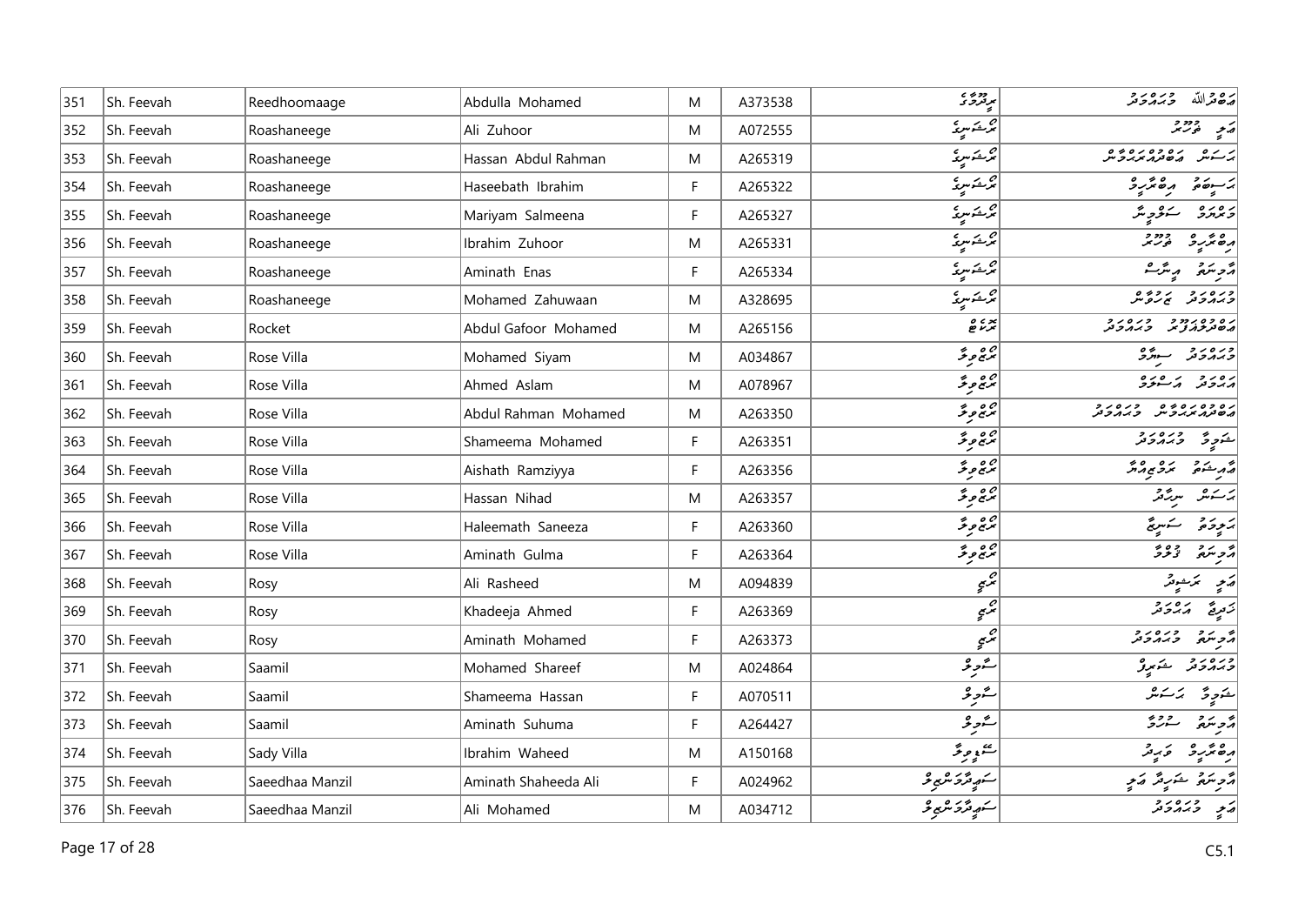| 377 | Sh. Feevah | Saeedhaa Manzil | Aishath Aboobakuru        | F.          | A097181 | سەر ئەر ئەسى بۇ              | 77/77/7<br>انگرېز شو <sub>م</sub> و<br>سر                                                                                                                                                                                        |
|-----|------------|-----------------|---------------------------|-------------|---------|------------------------------|----------------------------------------------------------------------------------------------------------------------------------------------------------------------------------------------------------------------------------|
| 378 | Sh. Feevah | Saeedhaa Manzil | Mariyam Sifaana           | $\mathsf F$ | A264779 | سەر قرىر ش <sub>ىن</sub> بۇ  | ئەتەر ۋ<br>سىۋىتر                                                                                                                                                                                                                |
| 379 | Sh. Feevah | Saeedhaa Manzil | Hassan Shujau             | M           | A264782 | سىمەمۇر ئىشى بى              | شتريخ ور<br>برسەيىتە                                                                                                                                                                                                             |
| 380 | Sh. Feevah | Saeedhaa Manzil | Hussain Ziyadh            | M           | A264785 | سەر ئەڭرىر ئەر بى            | جر سکھر مگر ہو ہے جا پر جنگ کر کھر کر کھر کر کھر ان کے مکان کے بات کے بات کے بات کے بات کے بات کے بات کے بات ک<br>مرید کا کہنا ہے کہ اس کے بات کے بات کے بات کے بات کے بات کے بات کے بات کے بات کے بات کے بات کے بات کے بات کے ب |
| 381 | Sh. Feevah | Saeedhaa Manzil | Khadeeja Rasfa            | F           | A264786 | سەر قرىر قىمى بى             | زَمِرِةً - بَرَّ–ْتَرُّ                                                                                                                                                                                                          |
| 382 | Sh. Feevah | Saeedhaa Manzil | Mariyam Barsha Mohamed    | F           | A331402 | سەر ئەردىسى بىر              | ره ره ده ده دره رو<br>و بربرو ځېر شه و بربرونر                                                                                                                                                                                   |
| 383 | Sh. Feevah | Samaa           | Abdul Muhusinu Aboobakuru | M           | A261976 | سەۋ                          | נסכסכם כדיכריכ<br>הסתיככה יית הססטה                                                                                                                                                                                              |
| 384 | Sh. Feevah | Samaa           | Mariyam Riyaasa           | F           | A261983 | سەۋ                          | رەرە پەرگ                                                                                                                                                                                                                        |
| 385 | Sh. Feevah | Samaa           | Abdulla Muaz              | M           | A261984 | سەنى                         | و پر ہ<br>حرمہ م<br>ەھىراللە                                                                                                                                                                                                     |
| 386 | Sh. Feevah | Samaa           | Thahira Mohamed           | F           | A265492 | سەنى                         | ه دره دره د                                                                                                                                                                                                                      |
| 387 | Sh. Feevah | Seereenuge      | Mohamed Aboobakur         | M           | A068615 | سەمەرىرى<br>ئۆلۈ             | כנסנכ נחנכב<br>כגתכת תם שית                                                                                                                                                                                                      |
| 388 | Sh. Feevah | Seereenuge      | Ali Rasheed               | M           | A104841 | ا سومبر چړي.<br><u>په په</u> | أوكمني المخرشوقر                                                                                                                                                                                                                 |
| 389 | Sh. Feevah | Seereenuge      | Zareena Mohamed           | $\mathsf F$ | A150146 | اب ویر پرچ<br>انستان پیشنگ   | ) پر شهر در در د                                                                                                                                                                                                                 |
| 390 | Sh. Feevah | Sham            | Mohamed Shareef           | M           | A079810 | ىشۇر                         | دره د د سکه دیگر                                                                                                                                                                                                                 |
| 391 | Sh. Feevah | Sham            | Aishath Mohamed           | F           | A264800 | شەۋ                          | أشهر وره در                                                                                                                                                                                                                      |
| 392 | Sh. Feevah | Snow            | Hassan Habeeb             | M           | A263260 | سەيىر                        | يُرَ سَوَسَى مِنْ مِنْ مِنْ                                                                                                                                                                                                      |
| 393 | Sh. Feevah | Snow            | Aishath Shazleema         | F           | A263262 | سەيىر                        | ۇرمۇق سەھرىم                                                                                                                                                                                                                     |
| 394 | Sh. Feevah | Snow            | Mohamed Habeeb            | M           | A263263 | سەيىر                        | 2012 2017                                                                                                                                                                                                                        |
| 395 | Sh. Feevah | Snow            | Hussain Habeeb            | M           | A263266 | سەبىر                        | جاسكور محركة وكالمحافة                                                                                                                                                                                                           |
| 396 | Sh. Feevah | Sosunge         | Ahmed Mohamed             | M           | A126516 | <u>مى ئەيتى ي</u>            | و رە ر د<br><i>د بر</i> گرىر<br>ر ەر د<br>م.روتر                                                                                                                                                                                 |
| 397 | Sh. Feevah | Sosunge         | Hawwa Zahira              | F           | A222424 | <u>مریرہ پر</u>              | برە ئەرىتە                                                                                                                                                                                                                       |
| 398 | Sh. Feevah | Sosunge         | Mohamed Hussain           | M           | A264289 | <u>مى ئەيرى</u>              | ورەرو ورىدىگ                                                                                                                                                                                                                     |
| 399 | Sh. Feevah | Sosunge         | Naseema Adam              | F           | A264291 | <u>مى ئەيدى</u>              | ير په په دره<br>سرپ                                                                                                                                                                                                              |
| 400 | Sh. Feevah | Sosunge         | Aminath Ameena            | F           | A264308 | <u>مى ئەيتى ي</u>            | أأترجع أرتبائه                                                                                                                                                                                                                   |
| 401 | Sh. Feevah | Sosunge         | Mariyam Ameena            | F.          | A264310 | <u>مى ئەيرو ،</u>            | ر ه ر ه<br>د <del>ب</del> ربرد<br>ړې پر                                                                                                                                                                                          |
| 402 | Sh. Feevah | Sosunge         | Shareefa Mohamed          | F           | A264313 | <u>م</u> مەيدى               | شمېر ژبره د د                                                                                                                                                                                                                    |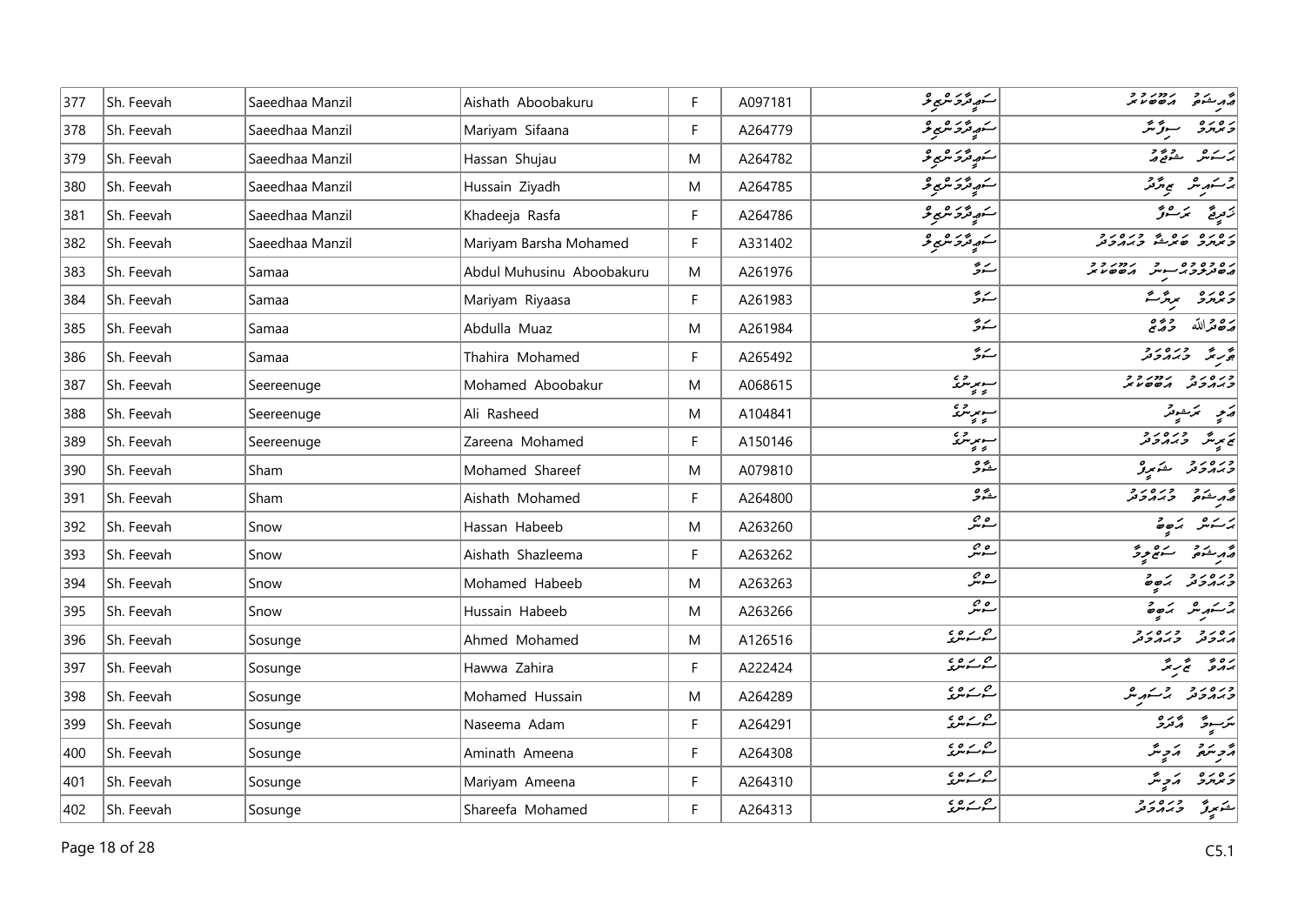| 403 | Sh. Feevah | Sosunge        | Hawwa Shakeeba            | F  | A264314 | <u>مى ئەيتى ي</u>           | برەپچ<br>شەرەت                                                        |
|-----|------------|----------------|---------------------------|----|---------|-----------------------------|-----------------------------------------------------------------------|
| 404 | Sh. Feevah | Sosunge        | Ismail Asif               | M  | A264316 | تنوسه ويمح                  | وسنتورو<br>ۇسبو                                                       |
| 405 | Sh. Feevah | Sosunge        | Haleemathun Shaazlee      | F  | A264318 | <u>م ئەيدى</u>              | پر پوځو ه<br> <br>مشكامح                                              |
| 406 | Sh. Feevah | Tharividhaage  | Mohamed Ali               | M  | A130484 | ه مر <sub>حو</sub> تر د     | وره رو<br>د <i>پرونډ</i> کړې                                          |
| 407 | Sh. Feevah | Tharividhaage  | Ahmed Rifath              | M  | A264872 |                             | נים ניכים ביוריים.<br>הגבה ייניהיים                                   |
| 408 | Sh. Feevah | Tharividhaage  | Ali Zaidhaan              | M  | A358962 | ړ<br>حومرو تر د             | ە ئەرەئىر                                                             |
| 409 | Sh. Feevah | Thela          | Ahmed Faisal              | M  | A138466 | ى<br>مىخر                   | أرور وكربكو                                                           |
| 410 | Sh. Feevah | Thela          | Yameen Faisal             | M  | A159140 | ء<br>حوڪر                   | أدويد أورجو                                                           |
| 411 | Sh. Feevah | Thela          | Ameen Faisal              | M  | A261952 | ى<br>مىخر                   | پەچىش ئەربىكى                                                         |
| 412 | Sh. Feevah | Thilahaa       | Ibrahim Mohamed           | M  | A011302 | حويخرجح                     | ە ھەترىر <sup>ە</sup><br>و ر ه ر و<br>تر پر تر تر                     |
| 413 | Sh. Feevah | Thuniya        | Ahmed Siraj               | M  | A051610 | قحم سرمر                    | أرەر ئەرسىمى                                                          |
| 414 | Sh. Feevah | Thuniya        | Fathimath Gasim           | F  | A262923 | قحرسرتر                     | تۇسىۋ<br>ۇ بوخ <sup>ى</sup>                                           |
| 415 | Sh. Feevah | Udhares        | Sobira Ibrahim            | F  | A264965 | د ر ، م<br>مرتد بر م        | ەھ ئۈرۈ<br>بڈھ پڑ                                                     |
| 416 | Sh. Feevah | Udhares        | Mariyam Zifla             | F  | A264974 | د ري ھ<br>مرمر سگ           | رەرە بەرتى                                                            |
| 417 | Sh. Feevah | Udhares        | Ibrahim Abdul Rahman      | M  | A265429 | د ر ، م<br>مرمرسه           | ره وه ره ۶ ه<br>پره تربر تر تر<br>ە ھېڭرىر<br>بر ھېڭرىرى              |
| 418 | Sh. Feevah | Udhares        | Aminath Ibrahim           | F  | A265473 | جەئە يەھ<br>مەنىرىك         | أروبترة<br>ەرھەترىر <sup>9</sup>                                      |
| 419 | Sh. Feevah | Udhares        | Mohamed Anil              | M  | A265477 | د ر ، م<br>مرتد بر م        | כנסנכ היית                                                            |
| 420 | Sh. Feevah | Uduvilla       | Mohamed Hassan            | M  | A112598 | ړ دې ځه                     | و ره ر و<br><i>و پر</i> و تر                                          |
| 421 | Sh. Feevah | Uduvilla       | Ahmed Akram               | M  | A264343 | وديموقر                     | גפגב גםגם<br>הגבע העינב                                               |
| 422 | Sh. Feevah | Uduvilla       | Fathimath Jamsheedha      | F. | A264345 | وجمع ومحر                   | و دو نور و                                                            |
| 423 | Sh. Feevah | Uduvilla       | Mariyam Siraanee          | F. | A335917 | لروموقه                     | رەرە سەگىر                                                            |
| 424 | Sh. Feevah | Uhdhdhadimaage | Fathimath Hassan          | F  | A107086 | وه در په د                  | ۇيوخۇ بەسكىر                                                          |
| 425 | Sh. Feevah | Uhdhdhadimaage | Hussain Naeem             | M  | A264422 | وه و په وي<br>مرمر و و د    | جاسكمر شكرا الكريدة                                                   |
| 426 | Sh. Feevah | Uhdhdhadimaage | Aminath Hassan            | F  | A264746 | وه بر په په<br>پروتوره تر پ | مەمەسىم ئەسكىش                                                        |
| 427 | Sh. Feevah | Ujaalaage      | Abdul Hameed Abdul Rahman | M  | A035338 | و ۵ ۵ ر<br>پر تع مر و       | ג ס כ ס ג כ ב ג ס כ ס ג ס ג ס<br>ג ס تر כ ג כ تر ג ה ס تر ג ד ג ג כ س |
| 428 | Sh. Feevah | Ujaalaage      | Hussain Ali               | M  | A043259 | و ۵ ۵ م<br>  در قع محر ی    | يز سكهر شركت مكتبر                                                    |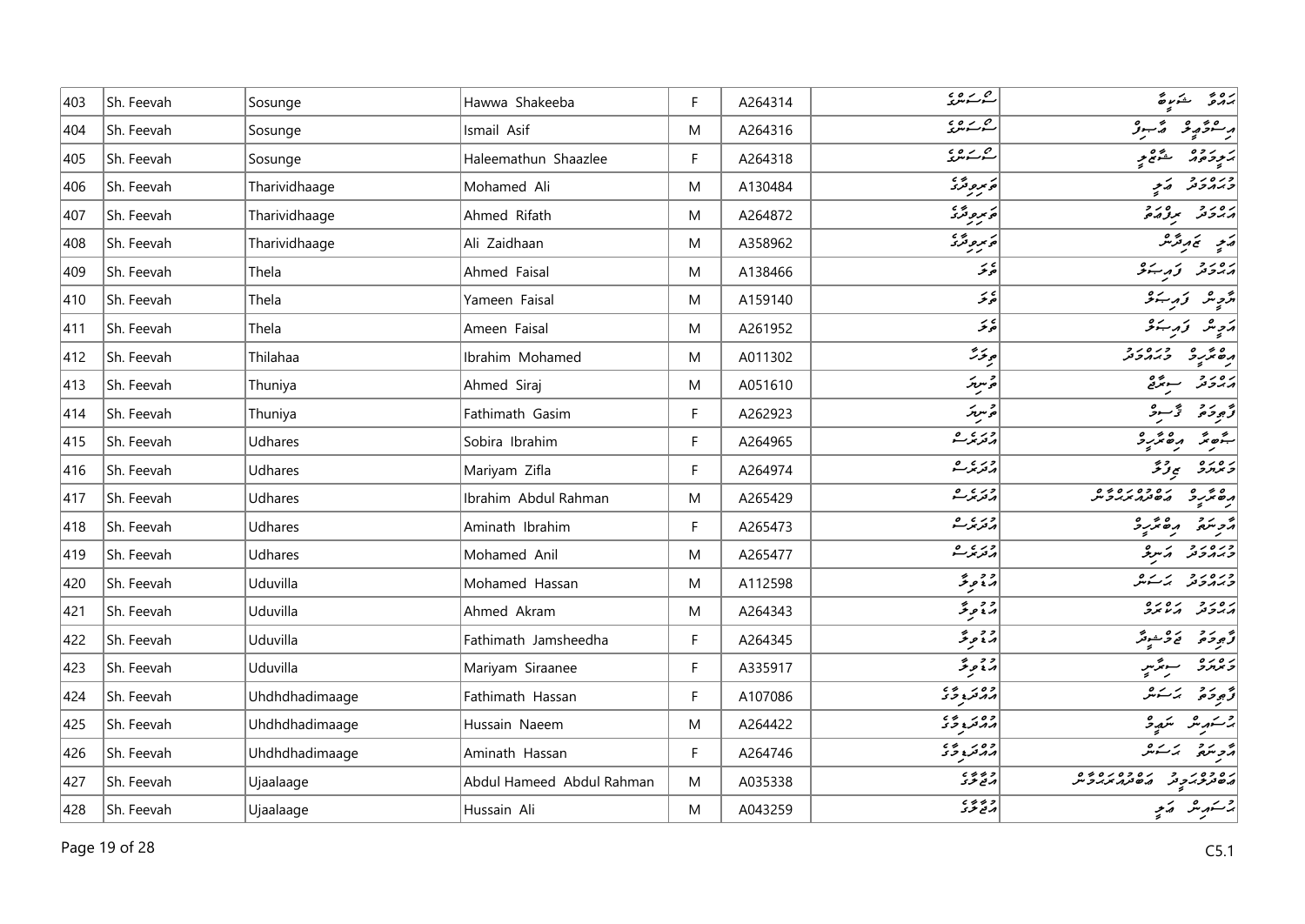| 429 | Sh. Feevah   | Ujaalaage         | Abdul Rahman Adam                    | M | A060439 | و ۵ ۵ و<br>پر قع مو ی                                                    | גם כם גם בים הגם<br>השנ <i>ות גיב</i> ית הנקב        |
|-----|--------------|-------------------|--------------------------------------|---|---------|--------------------------------------------------------------------------|------------------------------------------------------|
| 430 | Sh. Feevah   | Ujaalaage         | Habeeba Hussain                      | F | A265362 | و په پ<br>  پر بح نو ی                                                   | بموة بمسرهر                                          |
| 431 | Sh. Feevah   | Ujaalaage         | Aishath Zuhaira                      | F | A265367 | پژنژ پر پر                                                               | ومرشو ومركز                                          |
| 432 | Sh. Feevah   | Ujaalaage         | Mariyam Simra Binthu Abdul<br>Rahman | F | A265370 | و ۵ ۵ م<br>  در ق مر د                                                   | ת סנס סני סר נסרסנסנס<br>המתה יירא קיינת גשלנג איבית |
| 433 | Sh. Feevah   | Ujaalaage         | Hanaan Hameed                        | F | A265378 | پژنژ پر پر                                                               | پر شرقر   پر تر قر                                   |
| 434 | Sh. Feevah   | Ujaalaage         | Fathimath Afnaan Abdul<br>Hameed     | F | A265385 | و ۵ ۵ م<br>  در قری                                                      | و د د ده وه ده ده در د                               |
| 435 | Sh. Feevah   | Vaimatheege       | Ali Hassan                           | M | A101981 | ئەر ئەم <sub>ۇ</sub> ئ                                                   | أەيج برسكىش                                          |
| 436 | Sh. Feevah   | Vaimatheege       | Aishath Hassan                       | F | A138104 | ر<br>د مرځ مونه                                                          | گەرشۇ ئەسكىر                                         |
| 437 | Sh. Feevah   | Vaimatheege       | Fathimath Aboobakuru Ali             | F | A262466 | ر<br>وګړو <sub>مو</sub> ر                                                | 32000 1 2000 x                                       |
| 438 | Sh. Feevah   | Veevaru           | Ibrahim Mohamed                      | M | A154460 | عرو تمر                                                                  | ת היי כלחבת                                          |
| 439 | Sh. Feevah   | Veevaru           | Waruda Ibrahim                       | F | A154461 | حە ئەتمە<br>ئە                                                           | و برقر مەمگرىز                                       |
| 440 | Sh. Feevah   | Veevaru           | Fathimath Ilhaama                    | F | A265549 | موحد تمر                                                                 | أزجرخا وورو                                          |
| 441 | Sh. Feevah   | Veevaru           | Ahmed Ilhaam                         | M | A265551 | عريجه                                                                    | גםגב הכביב                                           |
| 442 | Sh. Feevah   | Veevaru           | Aminath Ilhaama                      | F | A265553 | حە ئەتر<br>سى                                                            | أأزويتهم وبحرجة                                      |
| 443 | Sh. Feevah   | Venus ge          | Ali Mohamed                          | M | A068616 | ويترسفونج                                                                | أثمر وره رد                                          |
| 444 | Sh. Feevah   | Venus ge          | Fareeda Aboobakuru                   | F | A159895 | ويترسفو                                                                  | 77777<br>  توسير تمر                                 |
| 445 | Sh. Feevah   | Venus ge          | Sofoora Ali                          | F | A265013 | <sub>حي</sub> سكر صحيحه                                                  | ىر دەپر<br>سىزىرىگە<br>ەتىر                          |
| 446 | Sh. Feevah   | Venus ge          | Naila Ali                            | F | A265017 | وپتر کشو ځ                                                               | شرېځو خو                                             |
| 447 | Sh. Feevah   | Villa de Sosun    | Ali Khaleel                          | M | A042988 | ە ئۇ يەشكەنگە<br>كىرى ئىسكەنگەر                                          | ړې زېږو                                              |
| 448 | Sh. Feevah   | Villa de Sosun    | Aishath Gasim                        | F | A068939 | ەر قەيدىن كەنگەنلەر<br>كەنجى يەنگەنلىر                                   | ۇرمۇم ئېرو                                           |
| 449 | Sh. Feevah   | <b>Vinares</b>    | Ibrahim Rasheed                      | M | A066585 | <sub>عب</sub> سَر پُر ک                                                  | دەندىر<br>د<br>ىمەسىيەتىر<br>ئ                       |
| 450 | l Sh. Feevah | Vinares           | Fathimath Sifnaa                     | F | A265576 | ە ئىرىزىشە                                                               | ۇ بۇ ئەرەپ بىرە بىر                                  |
| 451 | Sh. Feevah   | Vinares           | Mohamed Irfaan                       | M | A345919 | ە ئىر ئۈرگە                                                              | ورەرد دوم<br><i>دېدم</i> وتر م <i>بر</i> ۇس          |
| 452 | Sh. Feevah   | <b>White Rose</b> | Ibrahim Nazim                        | M | A264911 | لحرم وعنت                                                                | ە ھەترىرى<br>رەھىرىرى<br>متزوجه                      |
| 453 | Sh. Feevah   | White Rose        | Aminath Zahira                       | F | A306501 | $\begin{array}{c c} \hline 0 & 0 & 0 \\ 0 & 0 & 0 \\ \hline \end{array}$ | أأروسكو المجريم                                      |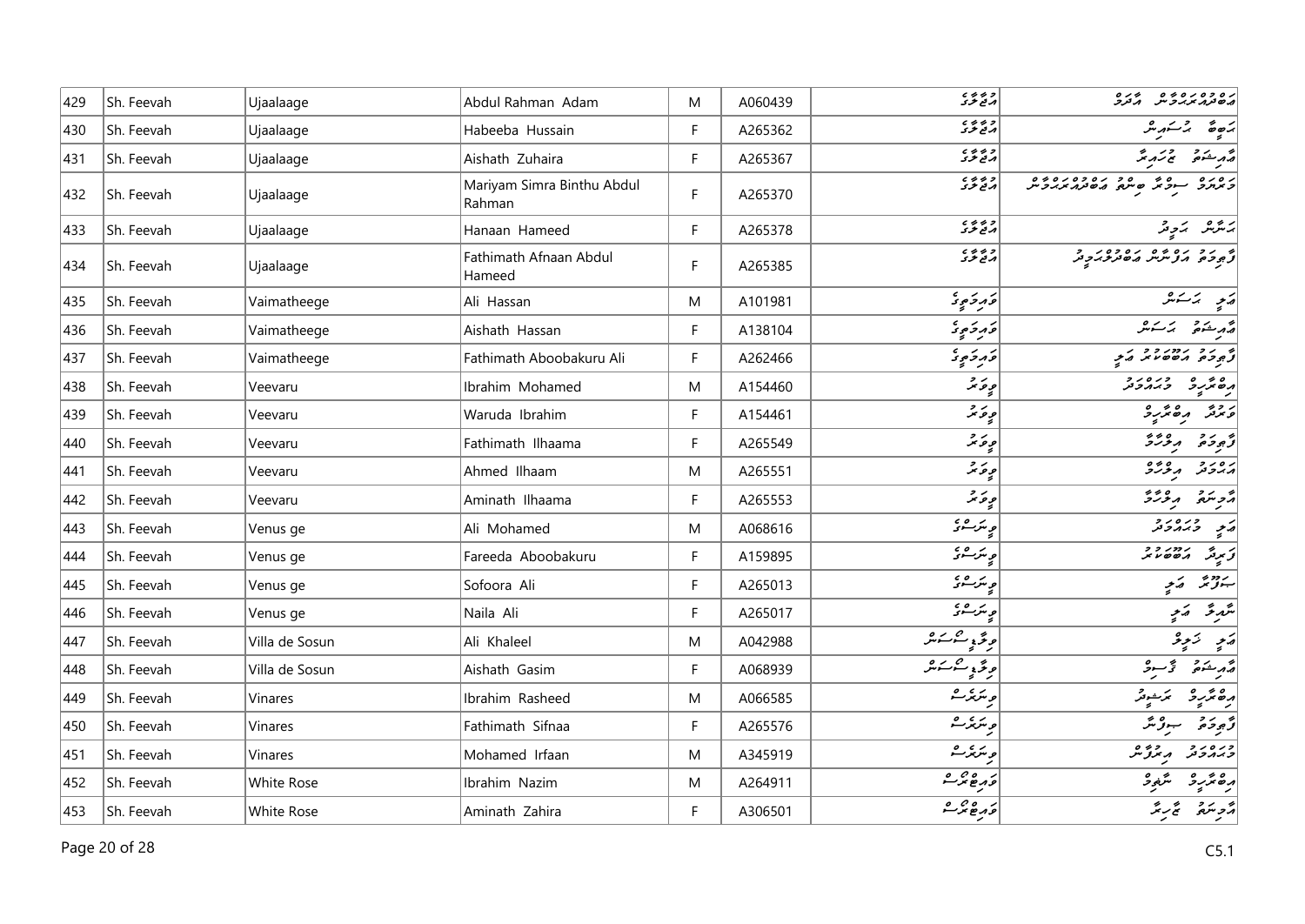| $ 454\rangle$ | Sh. Feevah    | Zeyvaru    | Hussain Zameel  | M | A010702 | پی پر حمہ                |                  | 2سكەر مىگە ئىچ ئوقى |
|---------------|---------------|------------|-----------------|---|---------|--------------------------|------------------|---------------------|
|               | Sh. Milandhoo |            |                 |   |         |                          |                  |                     |
| 455           | Sh. Milandhoo | Rankokaage | Ibrahim Adam    | M | A320444 | پر ۱۵ پر <sup>پر</sup> ی | ەترىۋ            | ا دەنىزىر ق         |
|               | Sh. Noomaraa  |            |                 |   |         |                          |                  |                     |
| 456           | ISh. Noomaraa | Haveereege | Aishath Hussain |   | A324740 | ترحي سرتمه               | لەر شوي بر سەر س |                     |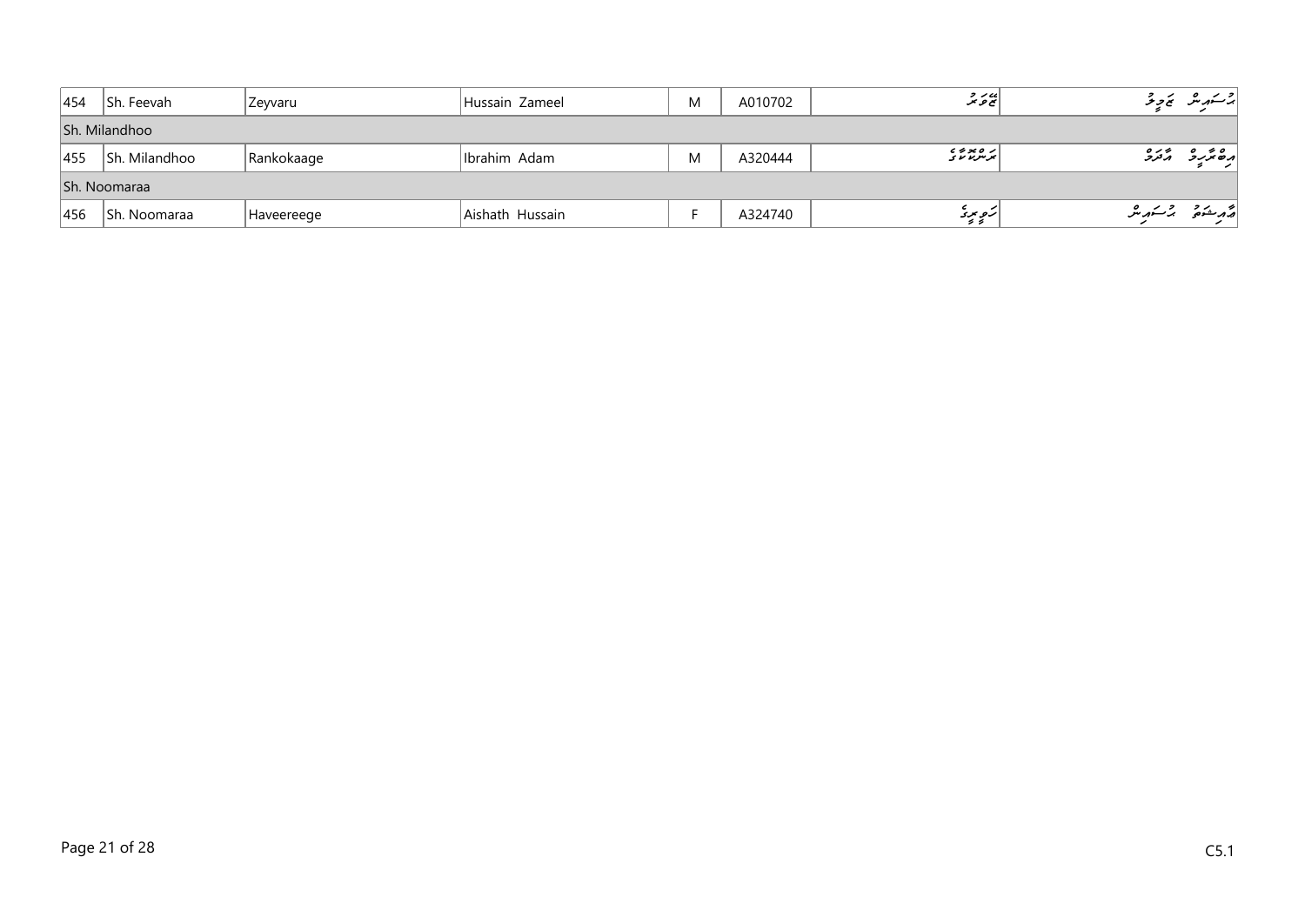## *w7qAn8m? sCw7mRo>u; wEw7mRw;sBo<*

| ' مرمر | 'يئرىثر: |
|--------|----------|
|        |          |
|        |          |
|        |          |

## *w7q9r@w7m> sCw7qHtFoFw7s; mAm=q7 w7qHtFoFw7s;*

| ىر تە | $\mathcal{O} \times$<br>$\sim$ | $\sim$<br>. . | لترنثر |
|-------|--------------------------------|---------------|--------|
|       |                                |               |        |
|       |                                |               |        |
|       |                                |               |        |

| انترنثر: | $^{\circ}$ | يبرهر | $^{\circ}$<br>سرسر |
|----------|------------|-------|--------------------|
|          |            |       |                    |
|          |            |       |                    |
|          |            |       |                    |

| يره | $\sim$<br>. | $\sim$<br>سرسر | $^{\circ}$<br>مرسر |
|-----|-------------|----------------|--------------------|
|     |             |                |                    |
|     |             |                |                    |
|     |             |                |                    |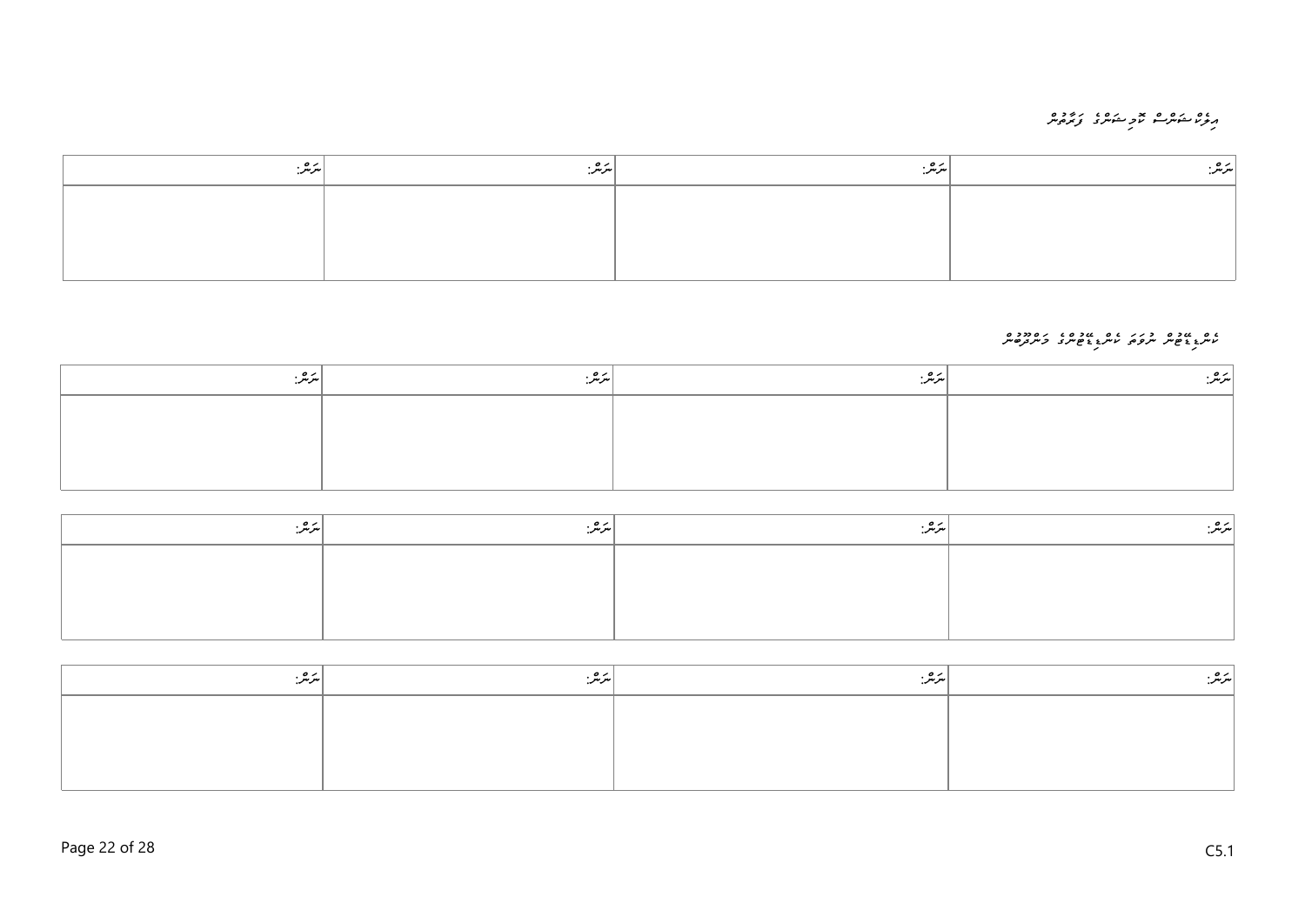| يره. | ο. | ا ير ه |  |
|------|----|--------|--|
|      |    |        |  |
|      |    |        |  |
|      |    |        |  |

| <sup>.</sup> سرسر. |  |
|--------------------|--|
|                    |  |
|                    |  |
|                    |  |

| ىئرىتر. | $\sim$ | ا بر هه. | لىرىش |
|---------|--------|----------|-------|
|         |        |          |       |
|         |        |          |       |
|         |        |          |       |

| 。<br>مرس. | $\overline{\phantom{a}}$<br>مر مىر | يتريثر |
|-----------|------------------------------------|--------|
|           |                                    |        |
|           |                                    |        |
|           |                                    |        |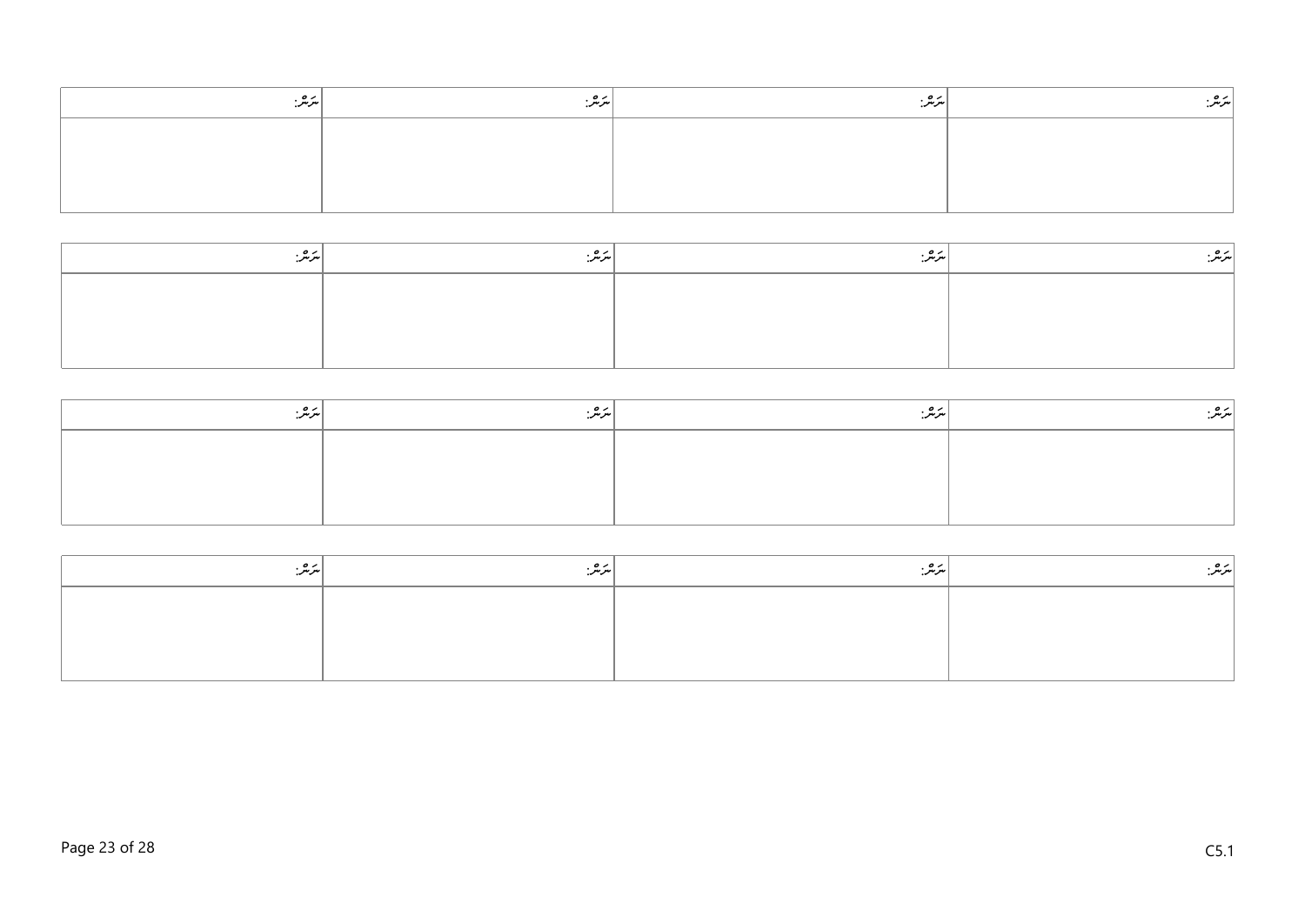| ير هو . | $\overline{\phantom{a}}$ | يرمر | اير هنه. |
|---------|--------------------------|------|----------|
|         |                          |      |          |
|         |                          |      |          |
|         |                          |      |          |

| ىر تىر: | $\circ$ $\sim$<br>" سرسر . | يبرحه | o . |
|---------|----------------------------|-------|-----|
|         |                            |       |     |
|         |                            |       |     |
|         |                            |       |     |

| ابترىثر: | $\sim$<br>. . |  |
|----------|---------------|--|
|          |               |  |
|          |               |  |
|          |               |  |

|  | . ه |
|--|-----|
|  |     |
|  |     |
|  |     |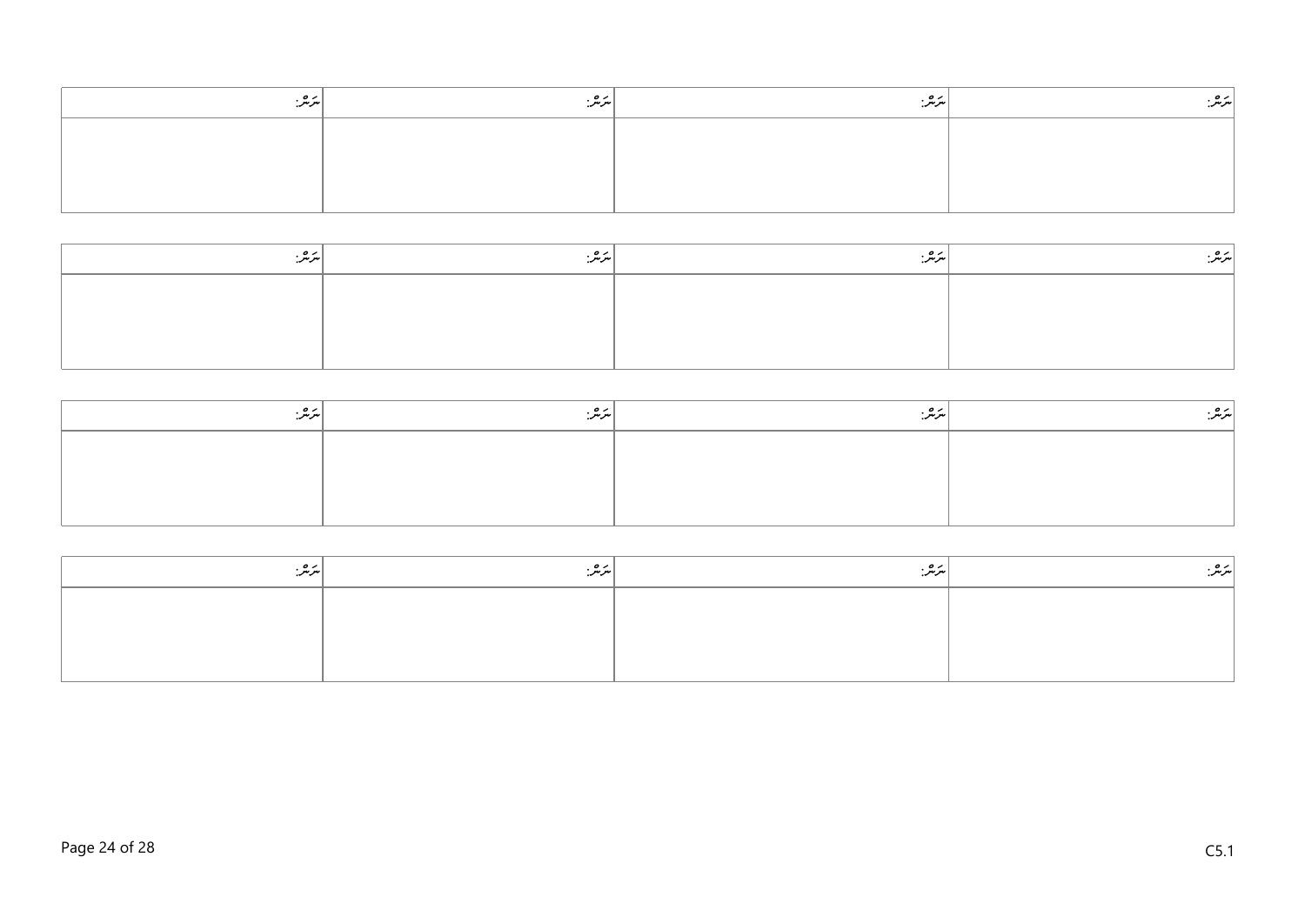| ير هو . | $\overline{\phantom{a}}$ | يرمر | اير هنه. |
|---------|--------------------------|------|----------|
|         |                          |      |          |
|         |                          |      |          |
|         |                          |      |          |

| ئىرتىر: | $\sim$<br>ا سرسر . | يئرمثر | o . |
|---------|--------------------|--------|-----|
|         |                    |        |     |
|         |                    |        |     |
|         |                    |        |     |

| انترنثر: | ر ه |  |
|----------|-----|--|
|          |     |  |
|          |     |  |
|          |     |  |

|  | . ه |
|--|-----|
|  |     |
|  |     |
|  |     |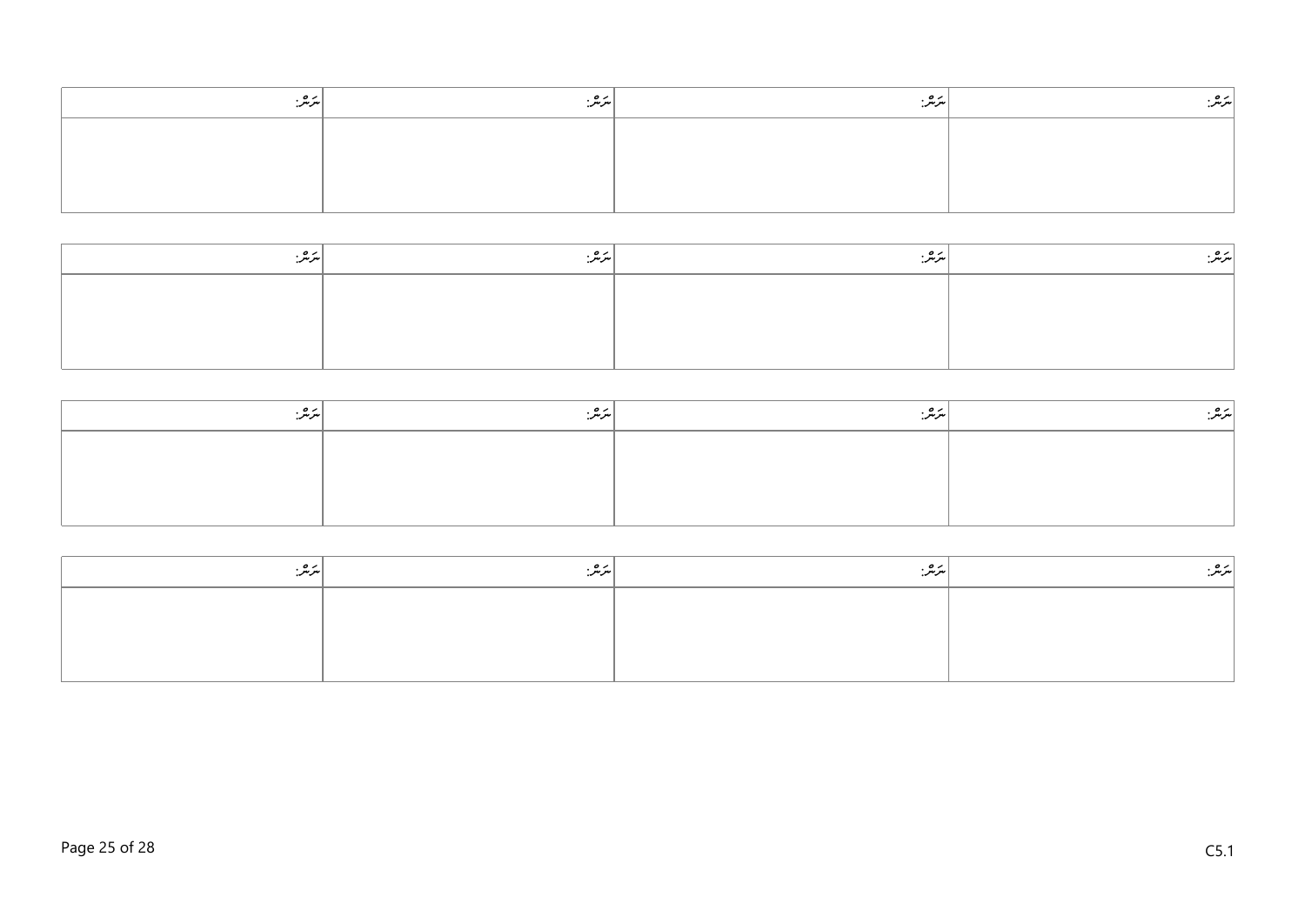| $\cdot$ | ο. | $\frac{\circ}{\cdot}$ | $\sim$<br>سرسر |
|---------|----|-----------------------|----------------|
|         |    |                       |                |
|         |    |                       |                |
|         |    |                       |                |

| يريثن | ' سرسر . |  |
|-------|----------|--|
|       |          |  |
|       |          |  |
|       |          |  |

| بر ه | 。 | $\overline{\phantom{0}}$<br>َ سومس. |  |
|------|---|-------------------------------------|--|
|      |   |                                     |  |
|      |   |                                     |  |
|      |   |                                     |  |

| 。<br>. س | ىرىىر |  |
|----------|-------|--|
|          |       |  |
|          |       |  |
|          |       |  |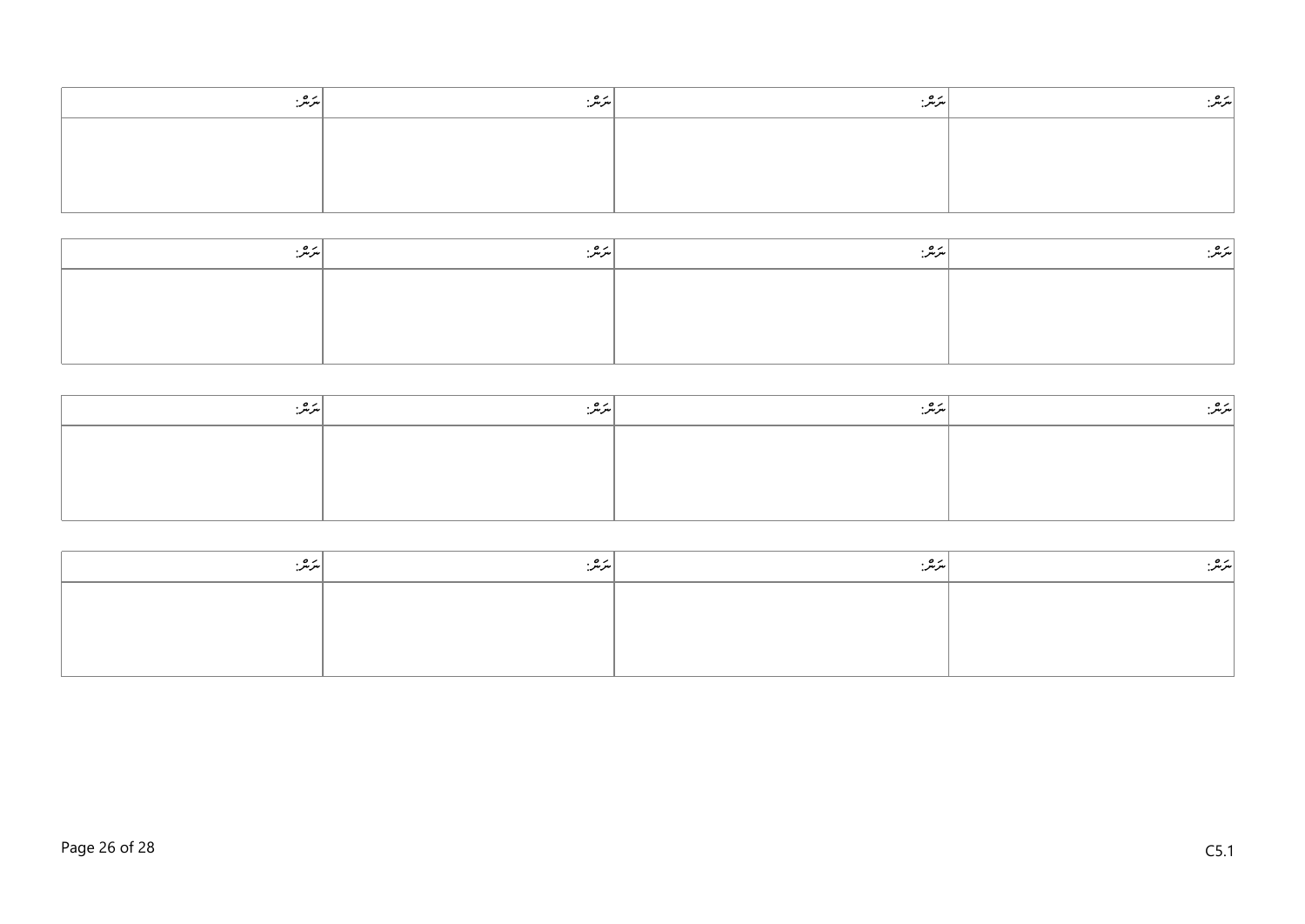| ير هو . | $\overline{\phantom{a}}$ | يرمر | لتزمثن |
|---------|--------------------------|------|--------|
|         |                          |      |        |
|         |                          |      |        |
|         |                          |      |        |

| ئىرتىر: | $\sim$<br>ا سرسر . | يئرمثر | o . |
|---------|--------------------|--------|-----|
|         |                    |        |     |
|         |                    |        |     |
|         |                    |        |     |

| 'تترنثر: | 。<br>,,,, |  |
|----------|-----------|--|
|          |           |  |
|          |           |  |
|          |           |  |

|  | . ه |
|--|-----|
|  |     |
|  |     |
|  |     |